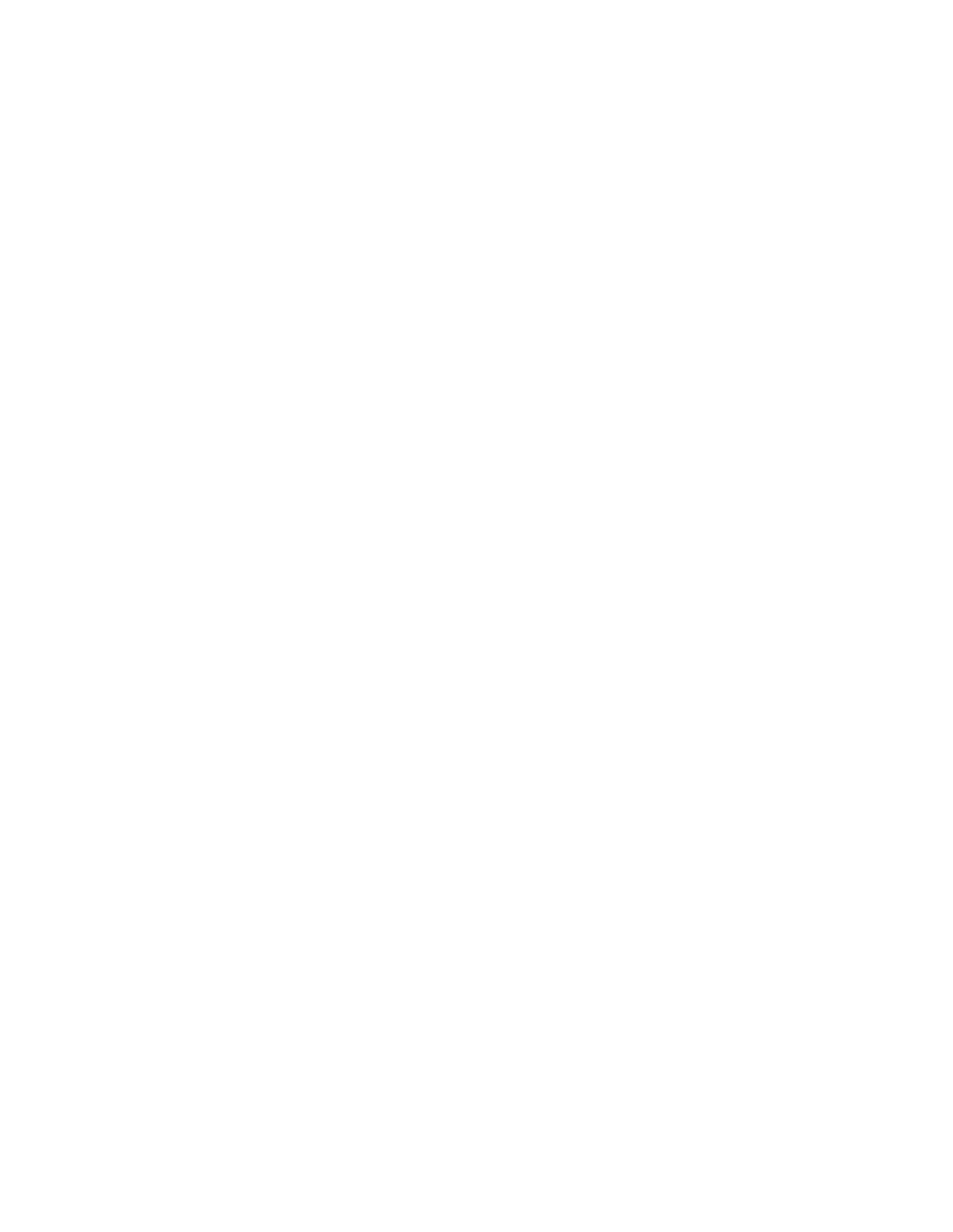# **ANNEX**

# **Action Plan on Protecting the Coralligenous and other Calcareous Bio-Concretions in the Mediterranean**

## **Foreword**

An adhoc meeting, organized in Tabarka by RAC-SPA took place during 6th and 7th May 2006 with the aim to propose the guidelines for a Work Programme on the Protection of coralligenous assemblages and other calcareous Mediterranean biotic frameworks. In this document, the content of the Work Programme is developed.

Experts in Tabarka decided not to include bathyal assemblages of white corals, but they considered that it was worthy to include calcareous frameworks from shallow (or even littoral) waters such as the *Dendropoma petraeum* rims or the *Lithophyllum byssoides* rims. Nevertheless, not the project of the Work Programme nor the work made in Tabarka, reflected this intention, as coralligenous assemblages monopolized all the attention. Moreover, it is very difficult to make a common programme devoted to protect habitats or assemblages that (1) thrive in completely different environments, (2) have absolutely different species composition, (3) display different dynamics and (4) are subjected to completely different stressors, even if they are morphologically similar. Therefore, here we will focus exclusively on coralligenous assemblages. Moreover calcareous assemblages such as *Dendropoma petraeum* rims and *Lithophyllum byssoides* "trottoirs" are already included in the Action Plan for the Conservation of the Marine Vegetation and do not need further attention. Deep-water *Cystoseira* species, even if they have also been sometimes included or considered as special facies of coralligenous assemblages, they are also taken into account by the Marine Vegetation Action Plan, and thus will not be considered here again. Maërl beds are in a very different situation, as they are calcareous formations, that even if they lack of a real calcareous framework, carbonate production is their main constitutive characteristic. Moreover, they are not usually considered in the Marine Vegetation Action Plan and, at least in the Mediterranean, they thrive in the same places where coralligenous assemblages are found. Therefore, even if this Work Programme is mainly devoted to the conservation of coralligenous assemblages, maërl beds will be included, not as a special facies of the coralligenous, but as carbonate environments also developing in dim light conditions and meriting almost the same conservation measures and management than coralligenous frameworks.

In this programme of work, the coralligenous is considered as a typical Mediterranean underwater seascape comprising coralline algal frameworks that grow in dim light conditions and in relatively calm waters (Ballesteros, 2006). Mediterranean maërl beds should be considered as sedimentary bottoms covered by a carpet of free-living calcareous algae (Corallinales or Peyssonneliaceae) also developing in dim light conditions.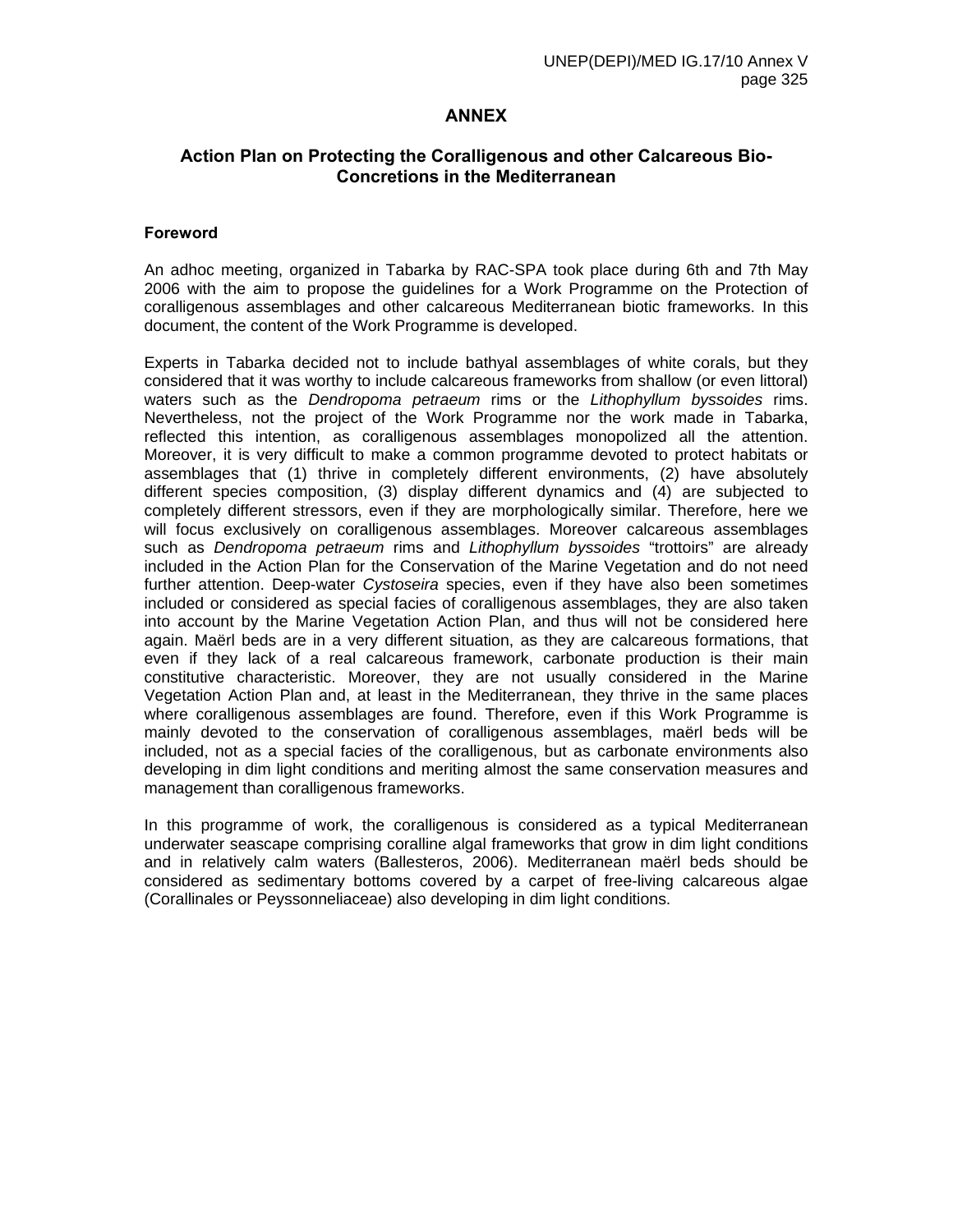## **Current situation of coralligenous assemblages**

## *Current knowledge*

Although there is a general knowledge on the composition and distribution of coralligenous assemblages and maërl beds there are several lacks. Regarding the distribution, coralligenous buildups seem to be common all around the Mediterranean coasts, even in the easternmost coasts (Bitar and Ramos, pers. comm.). However this is the picture at a large scale (in the order of hundreds of km) but what is really important is to know the distribution of coralligenous buildups at much smaller scales, which is important for an appropriate management of these structures. Regarding the composition of coralligenous and maërl assemblages, most of the information is based on data obtained in the northwestern Mediterranean, with also some data collected in southern Italy and the Alboran Sea. Therefore the available lists of species, as well as the main engineering species, are known from these areas, and they cannot be considered to be constant in the rest of the Mediterranean. However, nothing is known for sure.

In order to gather all the scientific information available, the first step of this Work Programme would be to make a list of references dealing with coralligenous assemblages and maërl beds, with indication of the topics they cover (e.g. biodiversity and taxonomy, descriptive ecology, functional ecology, composition, environmental factors, cartography, conservation, disturbances).

## *Distribution*

One of the major gaps concerning the current state of knowledge of the coralligenous habitat and maërl beds is the absence of cartographical data. Some cartographical data have been published on given locations, such as the Banyuls sur Mer area (capes l'Abeille and Oullestreil), Medes Islands, Tabarca or Port-Cros. Geographical as well as depth distributional data are essential in order to know the real extent of these assemblages in the Mediterranean Sea as well as to implement appropriate management measures to guarantee their conservation. In order to improve this situation the following actions are proposed:

- To compile all existing information at all levels and scales on the distribution of coralligenous assemblages and maërl beds. Besides easily available (published) information on the distribution of these assemblages in some MPAs (e.g. Gili & Ros, 1987; Belsher *et al.*, 2005; Ramos, 1985; Garcia Carrascosa, 1987; Templado and Calvo, 2002, 2006), other unpublished reports gather a lot of information. Collaboration of MPAs managers is needed. Contacts with main marine agencies (e.g. IFREMER, IEO, ICRAM), universities and marine science research institutes are also suggested, as they have a lot of unpublished information regarding the distribution of coastal benthic communities. In Mediterranean countries lacking longtradition marine science institutes, collaboration with fishermen and divers (professional/sport) can probably be the only information source.
- Punctual field missions have to be envisaged in potential places to host extensive and mostly unknown coralligenous assemblages and maërl beds. Eastern Mediterranean should be extensively scanned.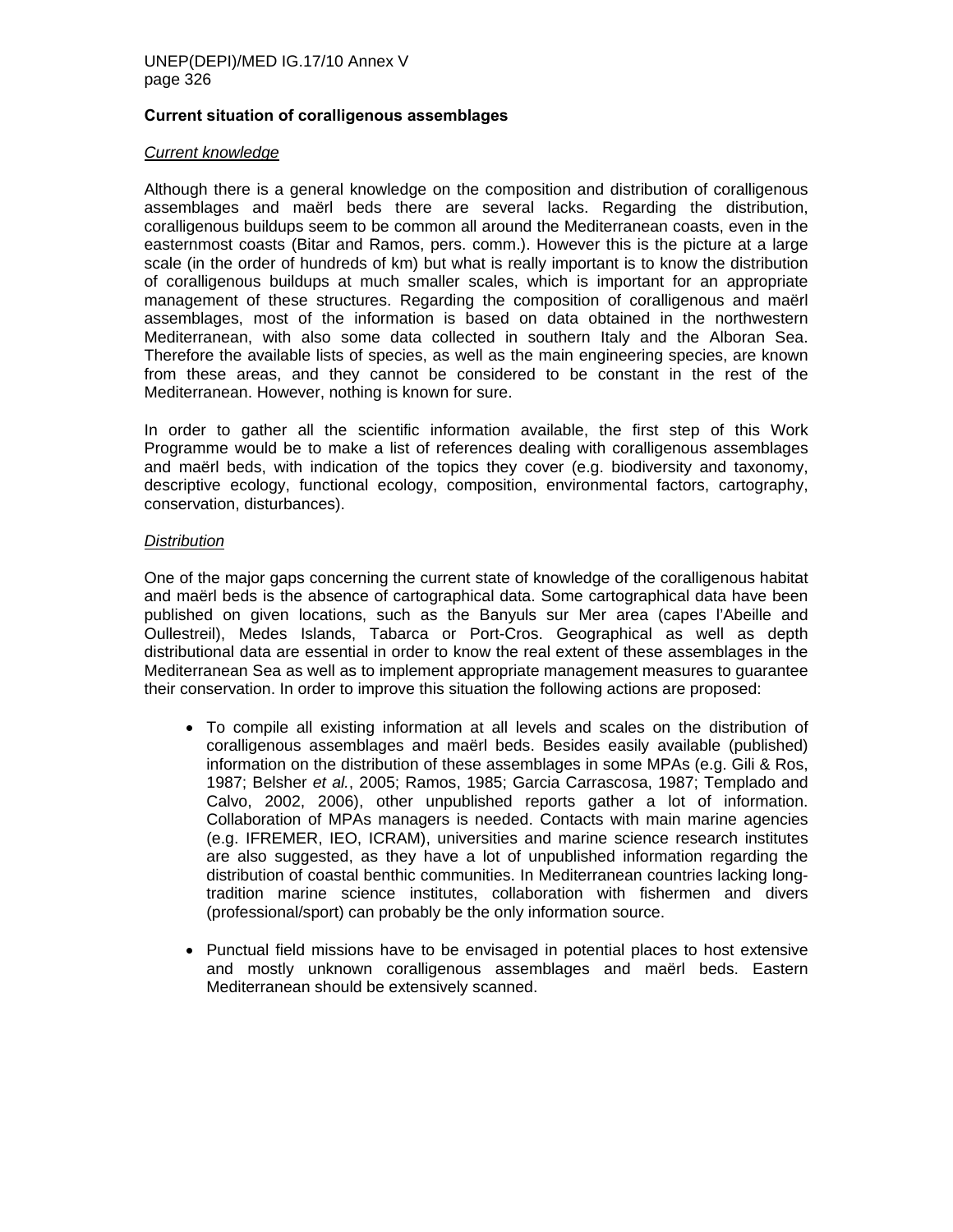## *Composition*

Coralligenous concretions are the result of the building activities of algal and animal builders and the physical as well as biological eroding processes. The final result is a very complex structure composed of several microhabitats. Environmental factors (i.e., light, water movement and sedimentation rates) can vary by orders of magnitude in parts of the same concretion situated very close to each other. This great environmental heterogeneity allows several different assemblages to coexist in a reduced space. Assemblages situated in open waters (from horizontal to almost vertical surfaces) can be easily distinguished from those situated in overhangs and cavities.

Algae usually dominate in horizontal to sub-horizontal surfaces although their abundance decreases with decreasing irradiance. Two main algal communities have been distinguished in the western Mediterranean: an assemblage dominated by *Halimeda tuna* and *Mesophyllum alternans* (*Lithophyllo-Halimedetum tunae*), thriving in relatively high light levels, and an assemblage dominated by encrusting corallines (*Lithophyllum frondosum, L. cabiochae, Neogoniolithon mamillosum*) and *Peyssonnelia rosa-marina* (*Rodriguezelletum strafforelloi*), and receiving low light levels. Animal assemblages can greatly differ according to light levels reaching the coralligenous outcrop but also according to current intensity, sedimentation rates and geographical areas. In the richest, relatively more eutrophic zones, with rather constant and low water temperature, gorgonians usually dominate the community, but they are completely absent or rare in the more oligotrophic or low-current areas with rather high or seasonally variable temperature, being replaced by poriferans, bryozoans or ascidians.

Maërl beds are also very diverse. Even if corallines are the main constituents (S*pongites fruticulosus, Lithothamnion corallioides, Phymatolithon calcareum, Lithothamnion valens, Lithothamnion minervae, Litophyllum racemus, Lithophyllum frondosum*, and others), Peyssonnelia species (mainly *Peyssonnelia rosa-marina*) can also be very important. The cover of erect algae depends on each particular site, displaying several facies (*Osmundaria volubilis, Phyllophora crispa*, Kallymeniales, *Laminaria rodriguezii*). Ascidians can also constitute facies and, in some cases, gorgonians and/or bryozoans can be relatively abundant.

The group of experts in Tabarka suggested using the Reference List of Habitat types appearing in the Standard Data Entry Form (SDF) for National Inventories when looking for the composition of coralligenous assemblages.

The suggestion when describing the composition of the coralligenous assemblages or the maërl beds would be to make these descriptions as accurate as possible, introducing the names of the main species of algae involved in the construction of the algal framework or being the dominant species in the maërl beds, together with the erect algae and invertebrates that are more conspicuous. Probably, the best way to do it would be listing the species in situ by trained biologists, quantified following the Braun-Blanquet (1979) methodology (Cebrian & Ballesteros, 2004). Alternatively, the algal assemblage can be identified considering the two main associations described for the coralligenous assemblages, which are the *Lithophyllo-Halimedetum tunae* and the *Rodriguezelletum straforelloi*, and the names of the most prominent sponges, cnidarians or bryozoans. In maërl beds, description is also possible naming the main maërl species and erect algae, as well as the main macroinvertebrates.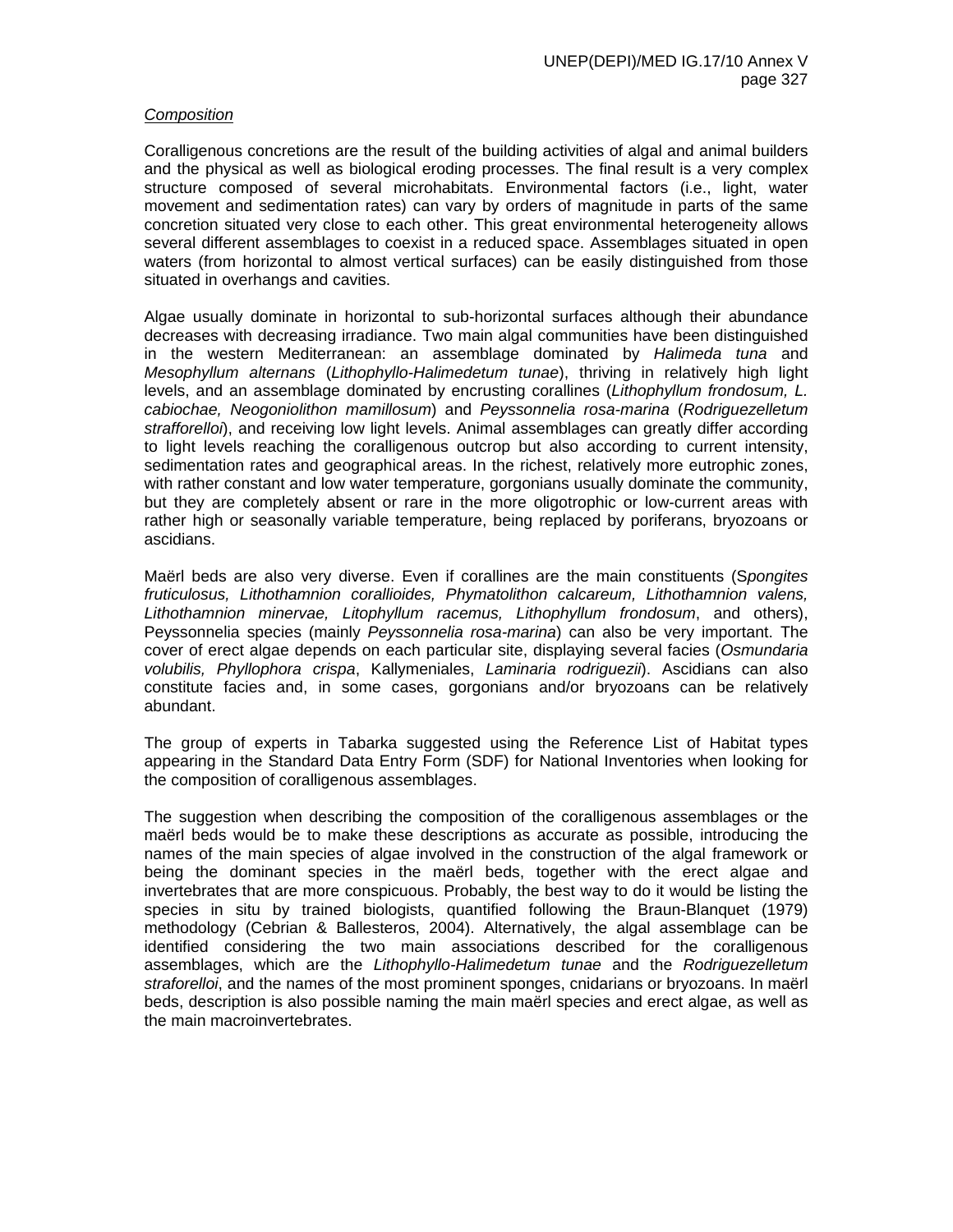Main algal builders to be distinguished are:

- *Mesophyllum alternans*
- *Mesophyllum expansum*
- *Lithophyllum frondosum* (= *L. stictaeforme*)
- *Lithophyllum cabiochae*
- *Neogoniolithon mamillosum*
- *Peyssonnelia rosa-marina*
- *Lithothamnion philippii*
- *Spongites fruticulosus*
- *Lithothamnion corallioides*
- *Litothamnion valens*
- *Lithothamnion minervae*
- *Lithophyllum racemus*
- *Phymatolithon calcareum*

Main algae and invertebrates that can make facies are, at least, in the western Mediterranean:

Algae:

- *Halimeda tuna*
- *Flabellia petiolata*
- *Laminaria rodriguezii*
- *Phyllariopsis brevipes*
- Laminar Red Algae

Invertebrates:

- *Spongia agaricina*
- *Axinella polypoides*
- *Hexadella racovitzai*
- *Aplysina cavernicola*
- *Agelas oroides*
- Massive sponges (*Faciospongia* spp., *Cacospongia* spp., Ircinidae, Geodididae)
- *Spirastrella cunctatrix*
- *Eunicella cavolinii*
- *Eunicella singularis*
- *Paramuricea clavata*
- *Alcyonium acaule*
- *Corallium rubrum*
- *Leptopsammia pruvoti*
- *Parazoanthus axinellae*
- Large bryozoans (*Hornera frondiculata*, *Pentapora fascialis*)
- Encrusting bryozoans (*Schizomavella* spp., *Parasmittina* spp.)
- Big ascidians

Other facies can also be found.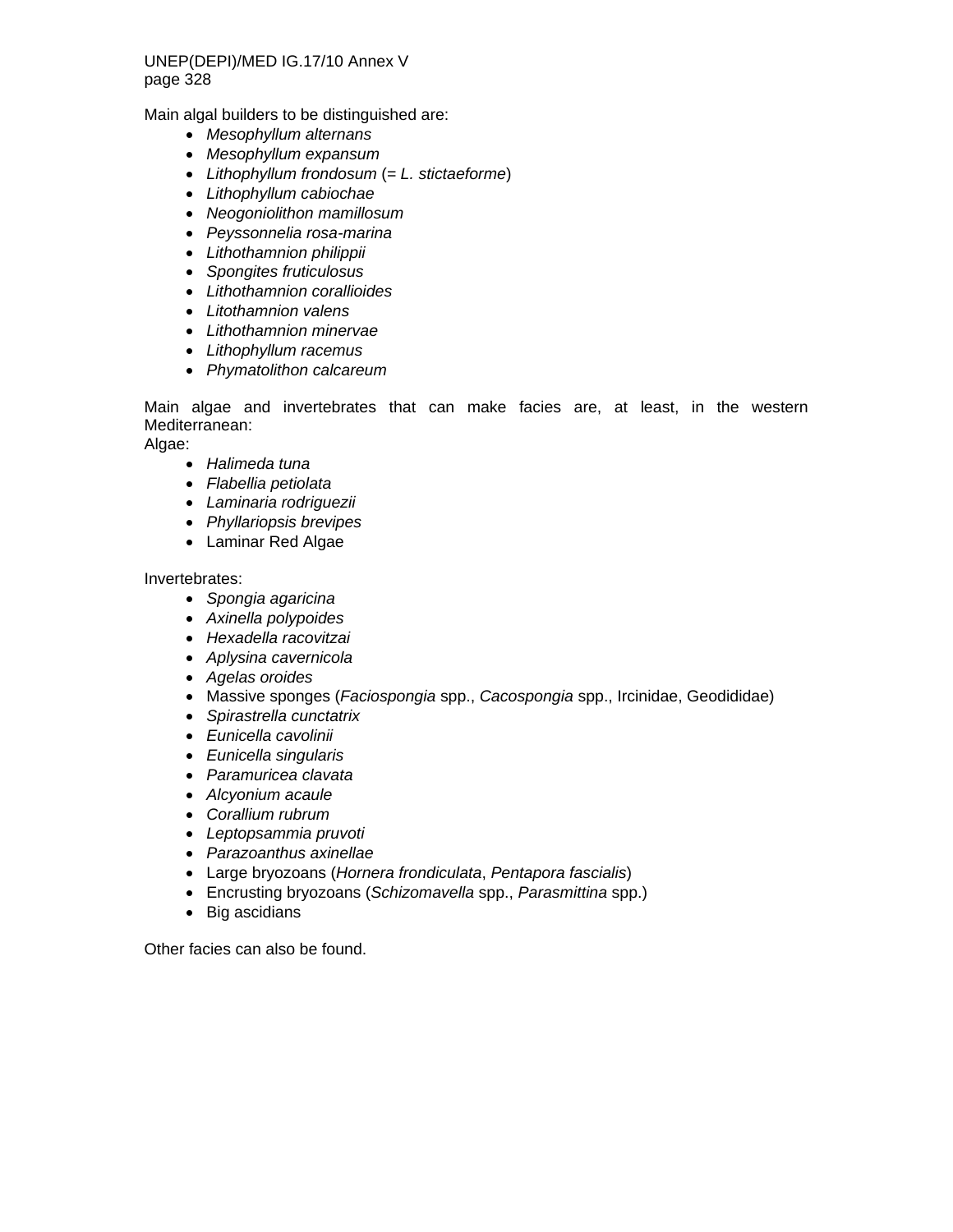## **Data collection and inventories**

#### *Specific inventories*

The coralligenous habitat includes several assemblages due to its great heterogeneity. There is a small-scale variation in environmental factors throughout the coralligenous outcrops that determine different micro-habitats containing different species. In the surface of coralligenous outcrops, coralline algae usually dominate, together with a variable amount of erect algae and of suspension-feeders. Holes and cavities within the coralligenous structure sustain complex communities without algae and dominated by suspension-feeders. Small crevices and interstices are inhabited by a diverse endofauna, while many vagile species swarm everywhere, thriving also in the small patches of sediment retained by the framework. One of the consequences of this great environmental heterogeneity is the presence of a high biodiversity and a wide array of organisms in each coralligenous outcrop.

Maërl beds are considerably less complex than coralligenous outcrops although they have some epiflora and epifauna that are more related to plants and animals usually found in rocky substrata, but also they harbour typically invertebrates from sedimentary bottoms.

A considerable amount of research has been done on the biodiversity hosted by coralligenous frameworks. Ballesteros (2006) estimates a preliminary account of up to 1666 species at the scale of the Mediterranean Sea that have been reported from these frameworks. However these estimates are far from real and it is, thus, necessary to make a reference list of species that are found in coralligenous outcrops. It is also necessary to evaluate the total number of species of some relatively well known locations, as well as the level of species similarity between these locations in order to have an idea of the amount of large scale variability. The same kind of work has to be done for maërl beds.

There are several ways to proceed in order to obtain this list. We propose the following way:

- To make preliminary lists (global and local scales) considering data obtained after consulting the available literature.
- To circulate the resulting lists amongst specialists of each taxonomic group, who may increase the lists according to the more specific taxonomic literature and his own expertise.
- To compile all the information giving the final species lists.

These lists should contain other interesting information such as:

- Precedence of the citation/citations (bibliography/taxonomist) to check the original source.
- Geographical area.
- Abundance (e.g. very abundant, abundant, common, rare, accidental).
- Fidelity to coralligenous outcrops (e.g. exclusive characteristics, elective characteristics, preferential characteristics, indifferent, accidental) (see Pérès & Picard, 1964; Cormaci *et al*., 2004).

Another interesting issue is the collection of new data. Several methodologies have been used in sampling rocky benthic systems and maërl beds (e.g. Bianchi *et al*., 2004) and all of them present advantages and disadvantages. Moreover, suitability of each sampling method depends on the purposes of the study and on the taxonomic group considered.

As no sampling methodology can be universally accepted, when making new inventories it is recommended to:

- Use quantitative or semi-quantitative surveys instead of qualitative surveys wherever possible.
- Clearly state the sampling and quantification methodology, including the period of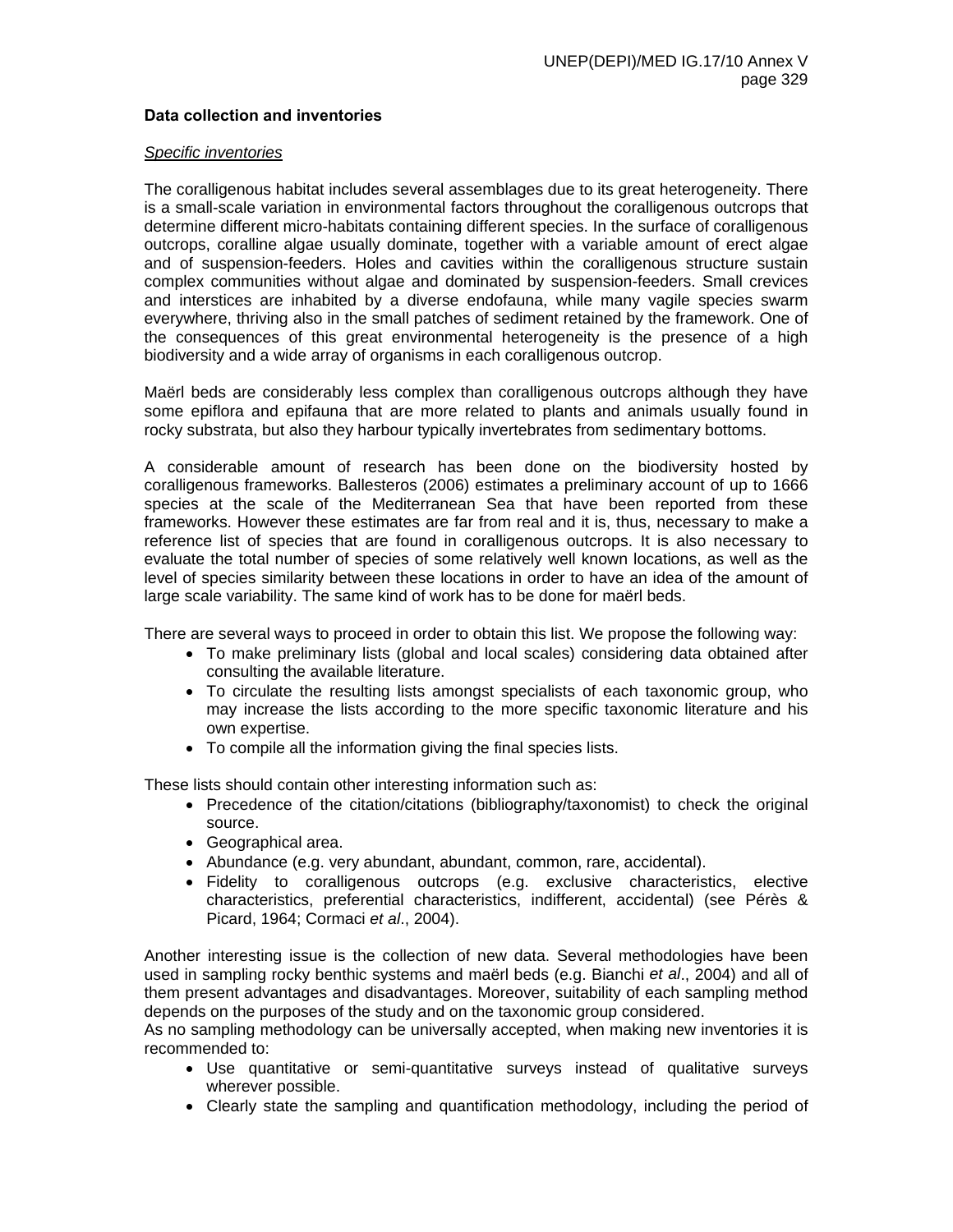the year, in order that it could be repeated in the future by independent teams for further comparison of data.

- Samples have to be geographically positioned in the most accurate way.
- Sampling has to be representative. Therefore, sampling areas should be larger than minimal sampling areas. It has to be noted that different taxonomic groups must be sampled using completely different representative areas.

## *Sites of particular interest*

The coralligenous and maërl being communities thriving in deep waters it is impossible to have an appropriate cover of all the sites. Thus, it is recommended that inventories and monitoring be performed in sites of particular interest. These sites have to be selected according to previous information on the extension and ecological quality of coralligenous and maërl communities. Amongst the criteria to be used in this selection, it is recommended the following ones:

- Existence of previous information on coralligenous assemblages or maërl beds at the site or, if there is no available information at all, sea bottom geomorphological features suitable for the development of coralligenous frameworks and/or rhodolits.
- Representativity of the coralligenous assemblages/maërl beds at a wide geographical area, whenever it is possible, according to present knowledge.
- Existence of control and/or management of anthropic activities at the site. In this sense, marine protected areas are suitable places to be selected.
- Especially healthy coralligenous and maërl communities are worth to be selected as reference points.
- Coralligenous communities and maërl beds under clearly recognisable direct or indirect anthropogenic disturbances are worth to be selected in order to assess the impact of these disturbances.

# *Specialized Institutions and researchers*

A data base including specialists working in the coralligenous/maërl environments should be obtained. Every specialist should be identified by:

Fields of knowledge:

- Taxonomy, with indication of the group/groups of expertise
- Environmental factors
- Descriptive ecology
- Functional ecology
- Conservation
- Cartography
- Management

## **Monitoring activities**

Even if changes in coralligenous/maërl communities proceed very slowly (Garrabou *et al*., 2002), at least in the absence of punctual catastrophic disturbances, the study of their dynamics in the long term is of great interest to explain their formation and to foresee their evolution, both naturally or when affected by a disturbance. Thus, monitoring is necessary to understand long-term dynamics and changes in the communities as well as the success in the implementation of management measures.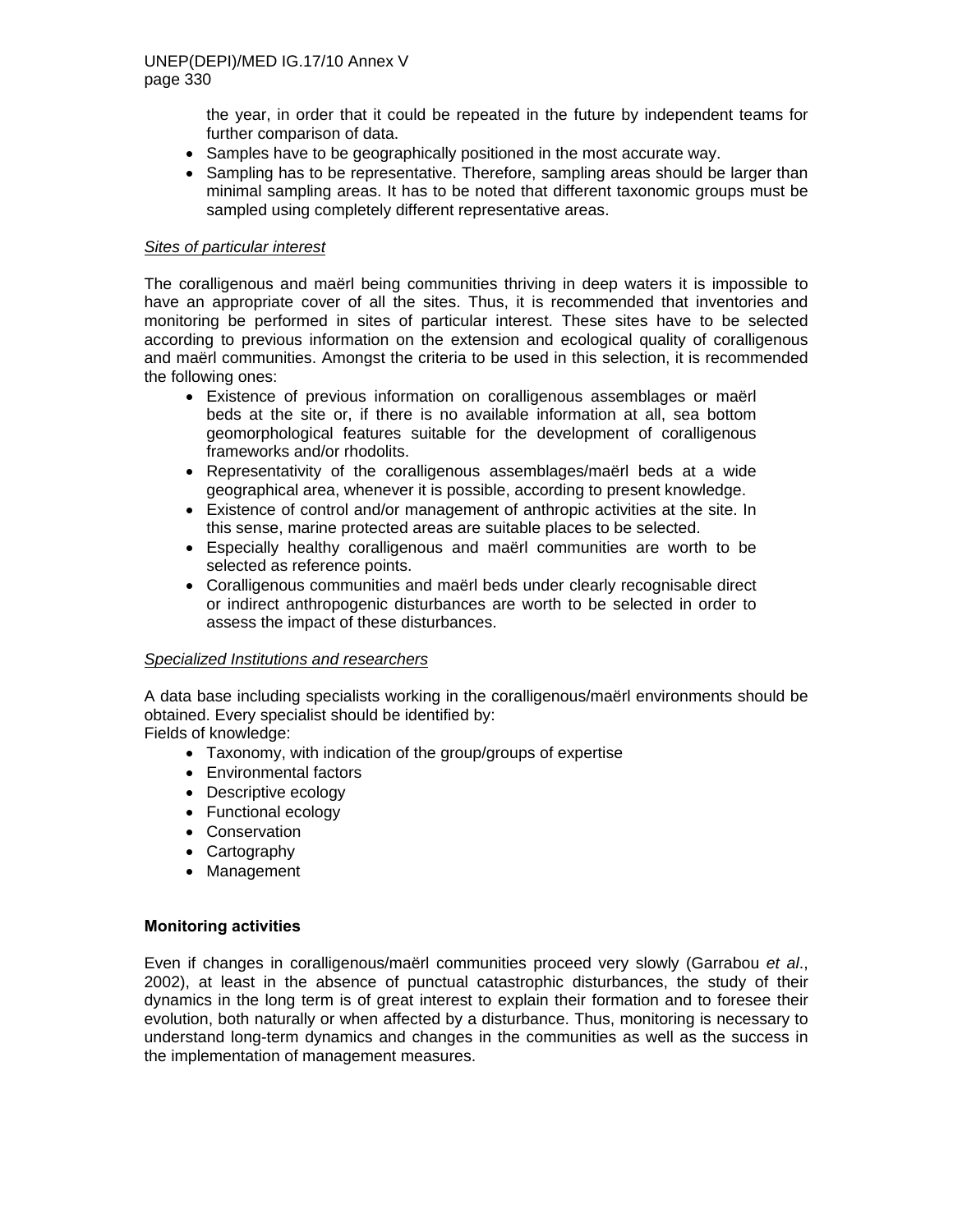## *Types of monitoring*

Monitoring should be addressed to answer questions concerning (1) the changes through time in the composition of coralligenous/maërl assemblages, (2) the viability of the populations of plants and animals thriving in these assemblages per se or (3) subjected to natural or anthropogenic disturbances, or (4) the selection of species that can be used as bioindicators. Every type of monitoring needs different methodological approaches.

## *Monitoring methods*

Monitoring methodologies change according to the objectives of each study. A comprehensive summary can be found in Bianchi et al. (2004). Several important limitations are however present when working in coralligenous/maërl assemblages due to the usual deep water environment where diving is performed: time restrictions are severe due to long decompression times and diver performance outstandingly decrease due to nitrogen narcosis (Tetzaff & Thorsen, 2005; Germonpre, 2006). Another problem is the high small scale heterogeneity of coralligenous outcrops which implies a large sampling area to be representative (Ballesteros, 2006). Also, the high medium to large scale heterogeneity makes it difficult comparison among sites. However, the low dynamics of coralligenous assemblages (Garrabou *et al.*, 2002) allow sampling periodicity to be low in long-term studies.

For practical purposes, and when describing assemblages, semi-quantitative evaluations are the most rapid methodology usually providing enough information for a rough characterisation of the assemblages. Coverages or abundances can be easily estimated by indices in a scale of 3 to 6 values. We recommend the use of phytosociological indices (Braun Blanquet, 1979; Cormaci *et al*., 2004), which can be adequately transformed and used in further statistical ordination analysis.

However, monitoring usually needs the collection of precise quantitative data (e.g. densities, sizes, coverages). Both destructive and non-destructive methodologies are usually used. Destructive methodologies imply the collection of all organisms in an area by scraping a determined surface with a hammer and a chisel, sometimes with the help of a suction sampler (Boudouresque, 1971). This technique, feasible for punctual comparisons, offers excellent results for the flora and sedentary fauna. However it has the drawback of being destructive and, thus, it is not desirable for long term periodical monitorings. Two main methodologies are currently used in non destructive monitoring: photographic sampling and quadrats. Both of them do not require the removal of organisms and, as such, they are very suitable for long-term monitoring.

Photographic procedures consist in the photographic sampling of a defined area, previously delimited in periodical monitorings. Macro-lenses can be used to cover small areas (i.e. 400  $cm<sup>2</sup>$ ) and wide-angle lenses are better used to cover areas of up to 1 m<sup>2</sup>. However, with the introduction of digital cameras, with zoom lenses and auto-focusing, cover areas can be easily changed, even underwater. The use of external strobes greatly increases image quality. Photographs allow the estimation of species densities and abundances (cover) which can also be used to obtain data on community structure. Photographs repeated at regular time intervals in fixed sites allow the collection of information on population dynamics and demography of fauna and flora (Garrabou, 1998, 1999; Garrabou & Ballesteros, 2000; Garrabou & Zabala, 2001). Photography also allows the collection of a great number of samples (photographs) in a reduced period of time, excelling in the ratio between obtained information and diving time. The decrease in diver performance with depth due to nitrogen narcosis and the resulting lack of accuracy of measures is also greatly avoided. However, an important drawback in photography is that whilst it performs very well in 2D organisms and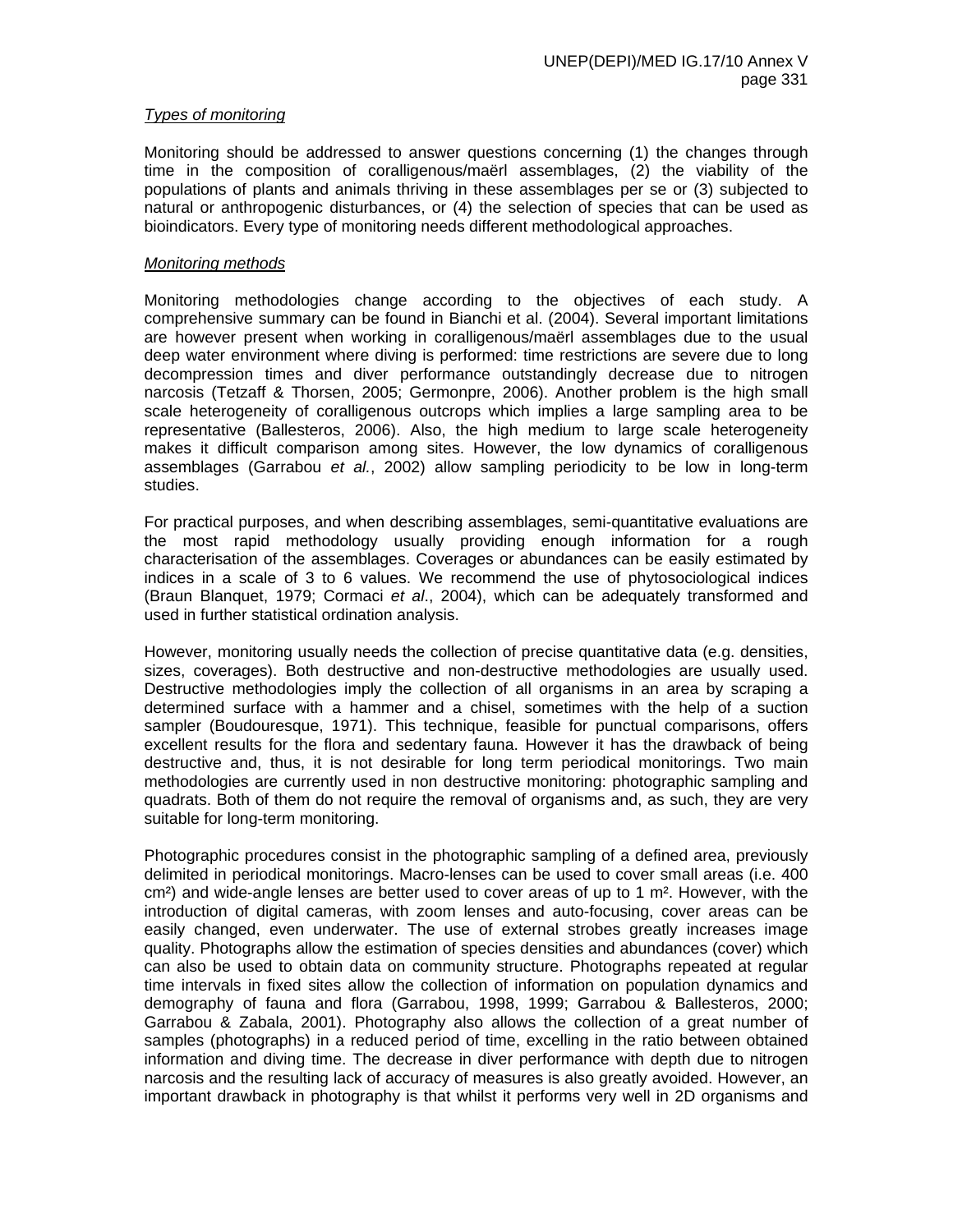structures, its application in 3D organisms (e.g. gorgonians, some sponges and bryozoans) is far much complicated and usually lacks of enough accuracy.

Quadrats, situated along a transect or haphazardly sampled, are largely used in benthos studies, both in benthic surveys and monitorings. In coralligenous assemblages they have been mainly used to estimate demographic parameters and to study the short and long term changes in gorgonian populations (*e.g*. Harmelin & Marinopoulos, 1994; Coma *et al.*, 2004; Linares *et al*., 2005; Linares *et al*., in press). Quadrats can be portable or can be permanent and fixed in the sea bottom by lines, following a transect. The size of the quadrat changes according to the objectives of the monitoring. Half to one square meter frames are recommended to monitor abundant large-sized organisms growing in coralligenous assemblages. Permanent quadrats are very useful to study the demography of the main species and the dynamics of the entire community, whilst non permanent quadrats are useful to study changes in sizes or abundances of one to several species. Quantification can easily be performed by individual counting (density measurements) in entire quadrats (e.g. Coma *et al*., 2006). Quadrats can be subdivided into grids of smaller quadrats and this allows divers to estimate abundances in percentage cover (*e.g*. Fraschetti *et al.*, 2001), or frequency evaluations (number of sub-quadrats where a species is present; *e.g*. Sala & Ballesteros, 1997).

Monitoring of individuals/colonies is easily performed when a site is selected, all individuals mapped and/or tagged and identified by a numbered code to facilitate its re-identification (*e.g.* Ballesteros, 1991; Linares *et al*., 2005). These permanent sites can be partitioned in quadrats of 10x10 to 50x50 cm (according to the size and distribution of monitored individuals) to facilitate mapping. The corners of each quadrat can be marked using PVC screws or steel climbing parabolas fixed to the substratum by putty (e.g. Linares *et al*., 2005).

Monitoring of some environmental variables is also needed if we want to relate changes in the coralligenous/maërl assemblages with disturbances. Amongst the most important variables to be monitored are: water temperature, sedimentation rates, nutrient concentration in seawater, particulate organic matter and water transparency.

A specific workshop should be carried out including most specialists currently working in the monitoring of coralligenous/maërl assemblages. Even if it is difficult amongst scientists to propose common standard methods for monitoring, it is always useful to make this kind of workshops in order to know which are the methodologies that are being used and try to adopt techniques that at least can be compared or intercalibrated. Main targets of this workshop should be devoted to methodologies addressed to: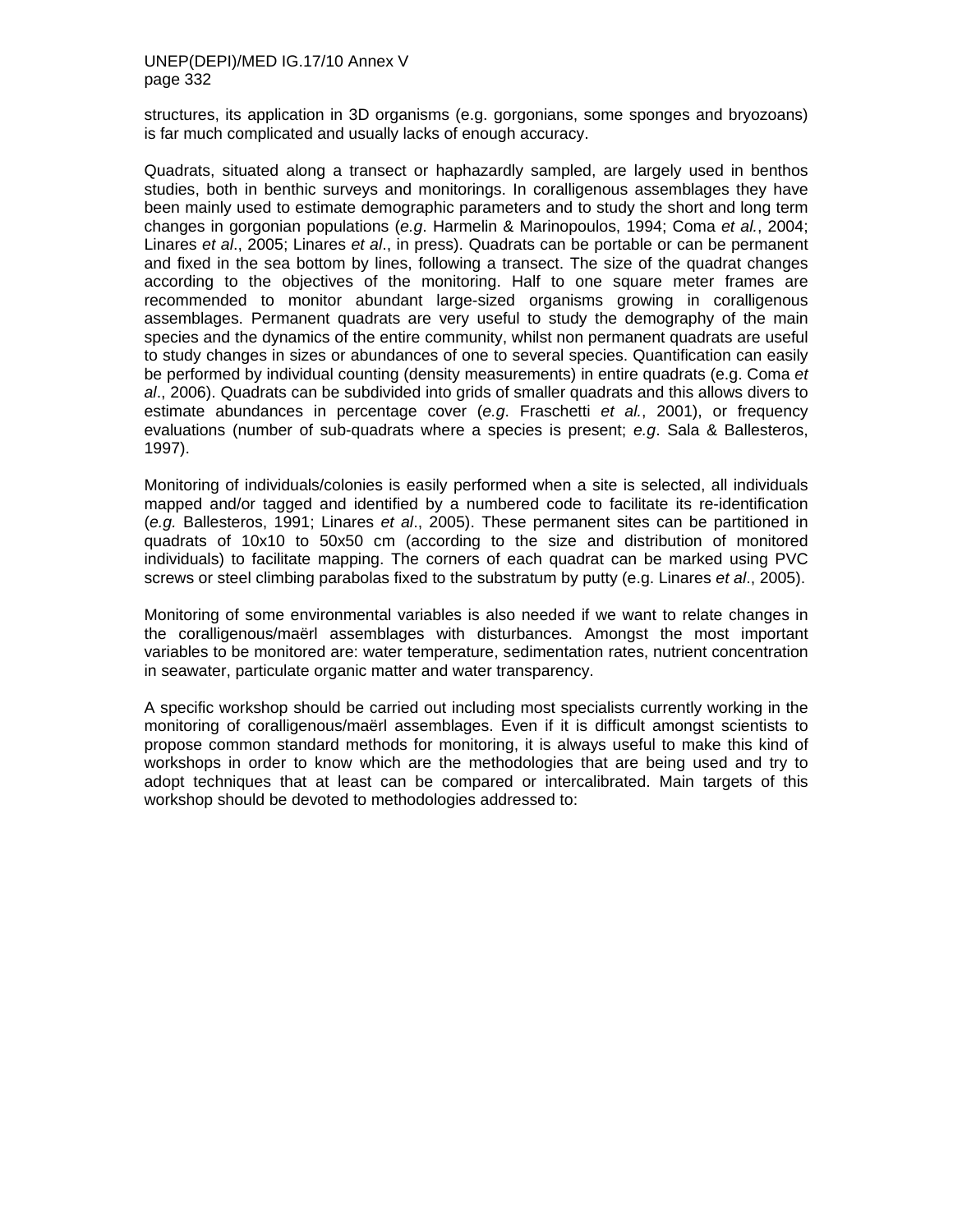- Large scale comparison of assemblages.
- Medium to long-term changes in assemblage composition and species abundances.
- Monitoring of engineering species (corallines, main algal stands, gorgonians, engineering bryozoans, main sponges).
- Monitoring of vagile species (fish, decapods, gastropods).
- Growth and erosion rates in coralligenous/maërl assemblages.
- Impact of main disturbances affecting coralligenous/maërl assemblages (trawling, mortality events, degradation by waste water, diving activities, invasive species, artisanal fishing, silting).

#### **Research activities**

## *Taxonomy*

Coralligenous/maërl assemblages probably are two of the most important hot-spots of species diversity in the Mediterranean, together with *Posidonia oceanica* meadows (Ballesteros, 2006 ; BIOMAERL team, 2003). In comparison to the large amount of literature devoted to the study of *Posidonia oceanica* meadows, studies devoted to strengthen the knowledge of coralligenous/maërl biodiversity are very scarce. Therefore, due to the rich fauna, high heterogeneity at all scales, and complex structure of coralligenous/maërl assemblages, together with the paucity of studies dealing with coralligenous/maërl biodiversity, it can be assumed that at least coralligenous assemblages harbour more species than any other Mediterranean community. The check-list proposed in the second chapter of this Work Programme will probably mention all the species found to date in coralligenous/maërl communities. However research in taxonomy is also needed as a large amount of taxonomic groups absolutely lack not only of a comprehensive study but almost any study dealing with species which can be found in coralligenous outcrops or maërl beds.

Taking into account the current knowledge of biodiversity in coralligenous/maërl communities (Ballesteros, 2006), the following taxonomic groups need an important investment in research:

- Copepods
- Cumaceans
- Isopods
- Molluscs
- Mysids
- Nematods
- Nemerteans
- Ostracods
- Phyllocarids
- Polychaeta
- Pycnogonids
- Tanaidaceans

Further research in other groups is also acknowledged as it will surely provide new reports of species for coralligenous outcrops and maërl beds.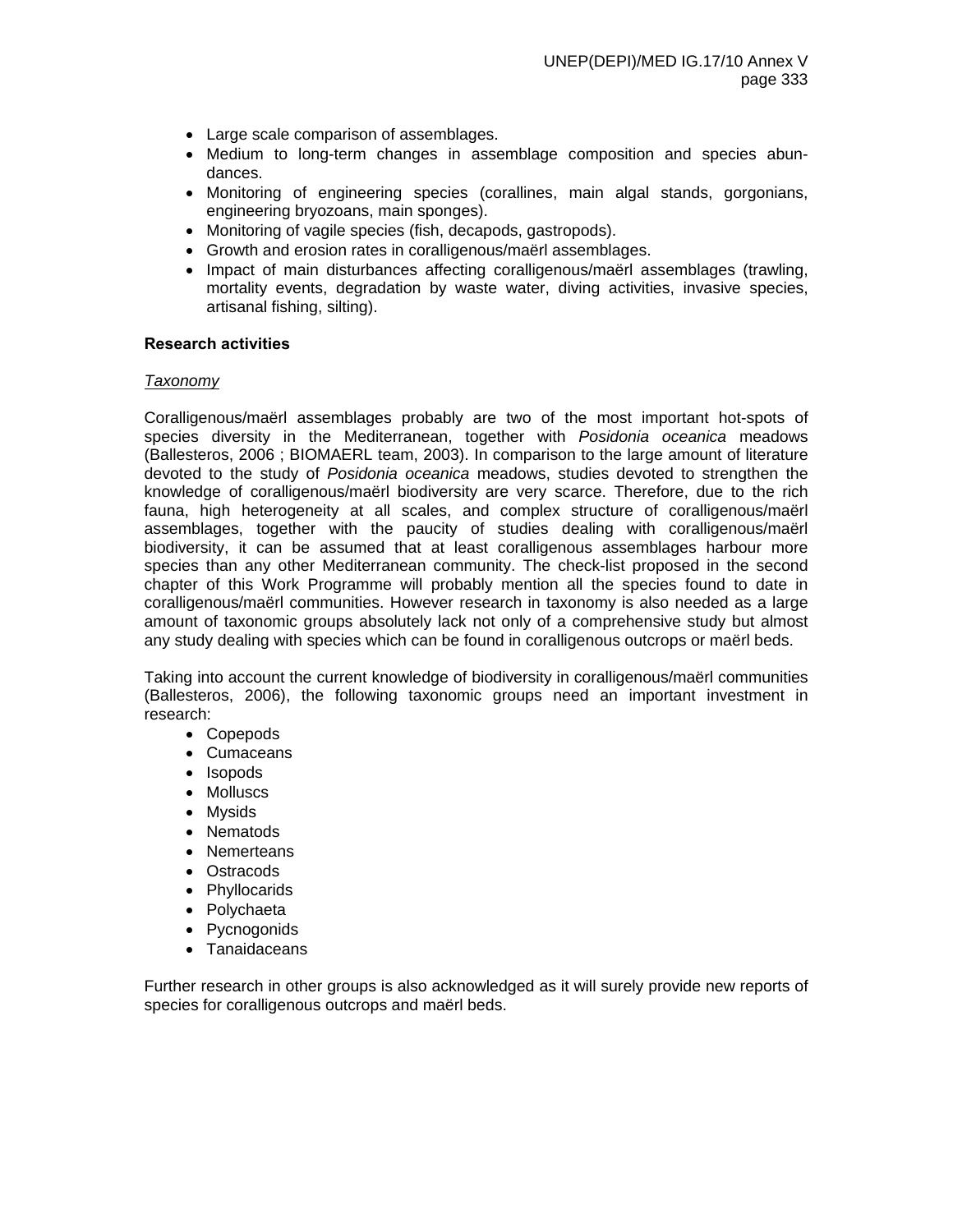#### *Long term evolution*

Processes taking place in coralligenous communities usually proceed very slowly (Garrabou *et al.*, 2002). Functioning of outstanding and key species also show low growth rates and low population dynamics (see review in Ballesteros, 2006). Therefore, even if some of the patterns and processes that have been described so far occur in short time periods (*e.g*. mortality events; Cerrano *et al.*, 2000; Garrabou *et al*., 2001), evolution of coralligenous can only be understood from a long-term perspective. Maërl beds are even less known as there are no comprehensive revisions in this subject regarding Mediterranean rhodolits.

Monitored sites are recommended to be visited once a year. Even if seasonality in coralligenous/maërl communities is not as important as it is in shallower environments (Ballesteros, 2006), the monitoring is recommended to be always performed at the same period of the year in order to facilitate comparisons between years and sites. Summer and the beginning of autumn (July-October) is the best time period to undertake the surveys because diving in deep waters is more secure.

Sites should be selected according to (1) their representativeness at a large geographical scale, (2) their accessibility and (3) the logistical facilities that may contribute to guarantee the monitoring. Selection of reference sites are crucial to monitoring specifically addressed to determine the response of assemblages to particular disturbances.

The monitoring should be designed to be as simple as possible. No standard methods have been proposed and no environmental or ecological quality indexes have been established. A specific methodology for long-term studies devoted to look for the evolution of coralligenous/maërl communities can be suggested in the workshop to be conducted for monitoring activities.

## *Functioning*

Special care is to be taken for the study of the functioning of particular associations and species. Specifically, long-lived plants and animals that usually are the engineering species of the coralligenous or the most abundant calcareous algae in maërl beds, need a detailed knowledge of their growth, demographic patterns, vulnerability to disturbances and recovery capacities. RAC-SPA should encourage these studies. Kinds of studies that merit specific attention are:

- Environmental factors and biological processes that determine specific composition and structure of coralligenous/maërl communities.
- Age determination and growth history of coralligenous concretions and maërl rhodolits.
- Growth requirements carbonate production rates, erosion rates, competence studies in corallines and *Peyssonnelia rosa-marina*. Effects of sewage and silting on these processes.
- Importance of excavating sponges, bivalves and annelids to the bioerosion of the coralligenous/maërl rhodolits. Differences between currently growing and subfossil coralligenous outcrops. Effects of sewage and silting in bioerosion rates.
- Effects of invasive algal species in coralligenous outcrops and maërl beds: changes in biodiversity, functional structure and long-term dynamics of populations and communities.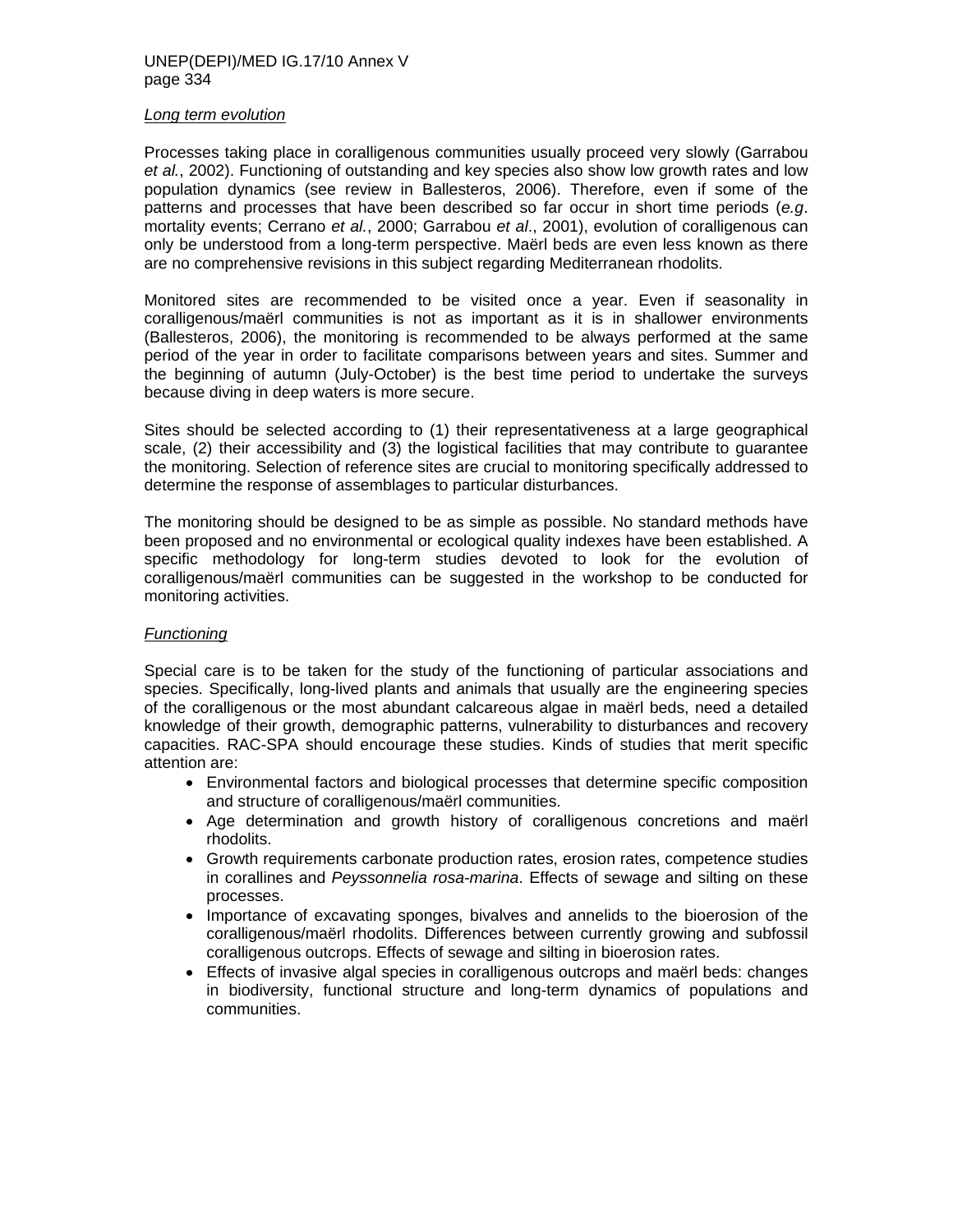- Growth rates, ecophysiological features of structurally important soft algae: *Peyssonnelia* spp., *Flabellia petiolata*, *Halimeda tuna*, *Phyllariopsis brevipes*, *Laminaria rodriguezii*, *Osmundaria volubilis, Phyllophora crispa*.
- Contribution of bryozoans to coralligenous outcrops. Growth rates and carbonate production.
- Population dynamics of gorgonians and alcyonarians (*Paramuricea clavata, Corallium rubrum, Eunicella cavolinii, Alcyonium acaule* and others). Factors triggering mortality events. Species-specific responses and adaptations to stress and disturbances.
- Growth and population dynamics of specially relevant massive sponges (e.g. *Axinella polypoides, Axinella verrucosa, Spongia agaricina, Spongia officinalis*). Factors triggering mortality events.
- Growth and population dynamics of specially relevant massive ascidians (e.g. *Halocynthia papillosa, Pseudodistoma cyrnusense, Phallusia fumigata, Microcosmus* spp., *Aplidium* spp.). Factors triggering mortality events.
- Dispersion of species/populations and genetic fluxes between populations at the Mediterranean basin level.
- Development of physiological markers providing information about population health in response to different kinds of disturbances.

## **Conservation activities**

## *Major Threats*

Major threats affecting coralligenous/maërl communities roughly coincide with threats affecting Mediterranean marine biodiversity and are listed in the Strategic Action Programme for the Conservation of Biological Diversity (SAP BIO). However, due to its special habitat and features, not all the threats listed in the SAP BIO affect coralligenous/maërl communities, but some of them are specially relevant. It follows a brief description of the main threats.

## *Trawling*

Trawling is probably the most destructive impact currently affecting coralligenous communities. Trawling is also completely destructive in maërl beds, being the main cause of maërl disappearance in large Mediterranean areas. The action of trawling gear over coralligenous/maërl assemblages leads to the death of most engineering, dominant and builder species, completely changing the environmental conditions of the coralligenous microhabitats and from the maërl environment. As most of these species are particularly long-lived, have low recruitment and complex demographic patterns, destruction of the coralligenous/maërl structure is critical as their recovery will probably take several decades or even centuries. Trawling has also a great impact on target species that, although not as vulnerable as most suspension feeders, they also suffer from this indiscriminate method of fishing. Finally, even the performance of trawling close to coralligenous outcrops or maërl beds affects negatively to algal growth and suspension-feeding due to an increase in turbidity and sedimentation.

## *Artisanal and recreational fishing*

Certain fishes, mainly elasmobranchs, are severely decimated by artisanal fishing practices when fishing pressure is outstanding. This is the case, for example, of several small sharks such as *Scyliorhinus stellaris, Mustelus* spp. or *Squalus* spp. In several places, other species such as groupers and lobsters need the implementation of adequate fishery management.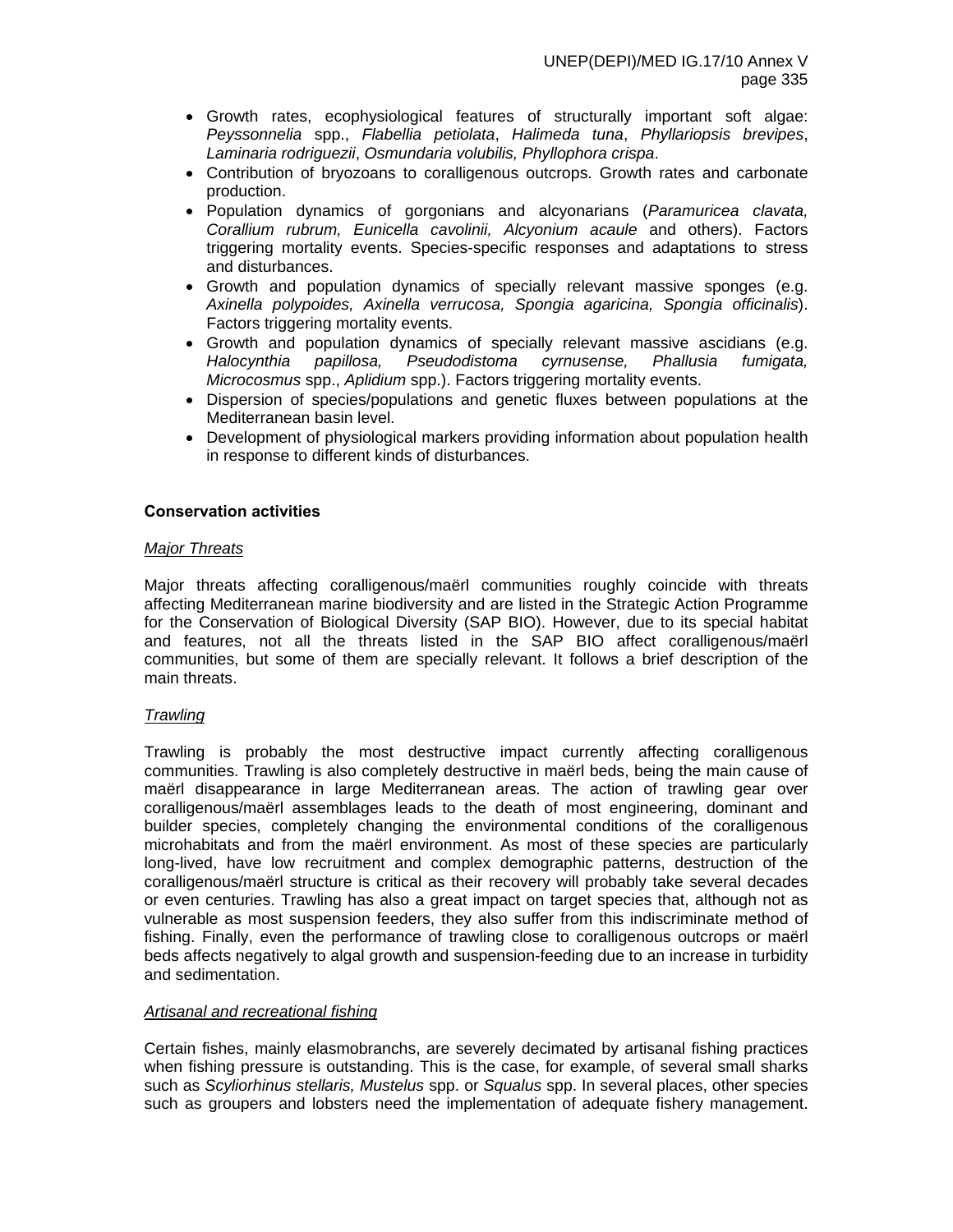Special care has to be taken with the commercial exploitation of red coral (*Corallium rubrum*), whose stocks have strongly declined in most areas. Adequate management of this extremely valuable and long-lived species is necessary. It is also important to remember that trammel nets and even nylon threads can exert an important impact on gorgonians and other erect species (e.g. *Laminaria rodriguezii, Axinella* spp., *Hornera frondiculata*) (Tunesi *et al*., 1991).

## *Anchoring*

Anchoring has a very severe impact in coralligenous concretions, as most of the engineering organisms are very fragile and are easily detached or broken by anchors and chains. Coralligenous concretions of frequently visited sites by recreational fishing or diving activities are degraded by the destructive potential of anchors.

#### *Invasive species*

There is an absolute lack of knowledge on the effects that lessepsian species have on coralligenous/maërl communities in the Eastern Mediterranean. Currently, at least three algal species are threatening coralligenous/maërl communities in the Western Mediterranean: *Womersleyella setacea, Acrothamnion preissii, Caulerpa racemosa v. cylindracea* and *Caulerpa taxifolia*. All of them are only invasive in relatively shallow water coralligenous outcrops and maërl beds (<60 meters), where irradiance levels are sufficient to permit their growth. However, they are especially dangerous, because they completely cover the basal stratum of encrusting corallines and increase sedimentation rates which lead to a total shut down of coralligenous growth or the survival of rhodolits.

## *Global warming*

Anomalous high water temperatures seem to trigger large scale mortalities of several suspension feeders growing in coralligenous assemblages (Cerrano *et al*., 2000; Pérez *et al.*, 2000). Thus, it is expected that if the current pattern of global warming continues, it will surely affect more frequently the populations of gorgonians and sponges thriving in coralligenous communities situated above the summer level of the thermocline, leading to their eventual total demise.

#### *Waste water discharges*

Waste waters profoundly affect the structure of coralligenous communities by inhibiting coralline algal growth, increasing bioerosion rates, decreasing species richness and densities of the largest individuals of the epifauna, eliminating some taxonomical groups and increasing the abundance of highly tolerant species (Hong, 1980, 1982; Cormaci *et al.*, 1985; Ballesteros, 2006). Although no information is available on the impact of eutrophication in Mediterranean maërl beds, the effects must be similar to those reported for coralligenous concretions.

# *Aquaculture*

Although there are no studies on the impact of aquaculture facilities situated over or at the proximity of coralligenous outcrops, nor maërl beds, their effects should match those produced by waste water dumping.

Changes in land use and coastal infrastructure construction and urbanization Most anthropogenic changes in coastal areas or at their vicinity involve an increase in water turbidity and/or sediment removal that affect coralligenous/maërl communities.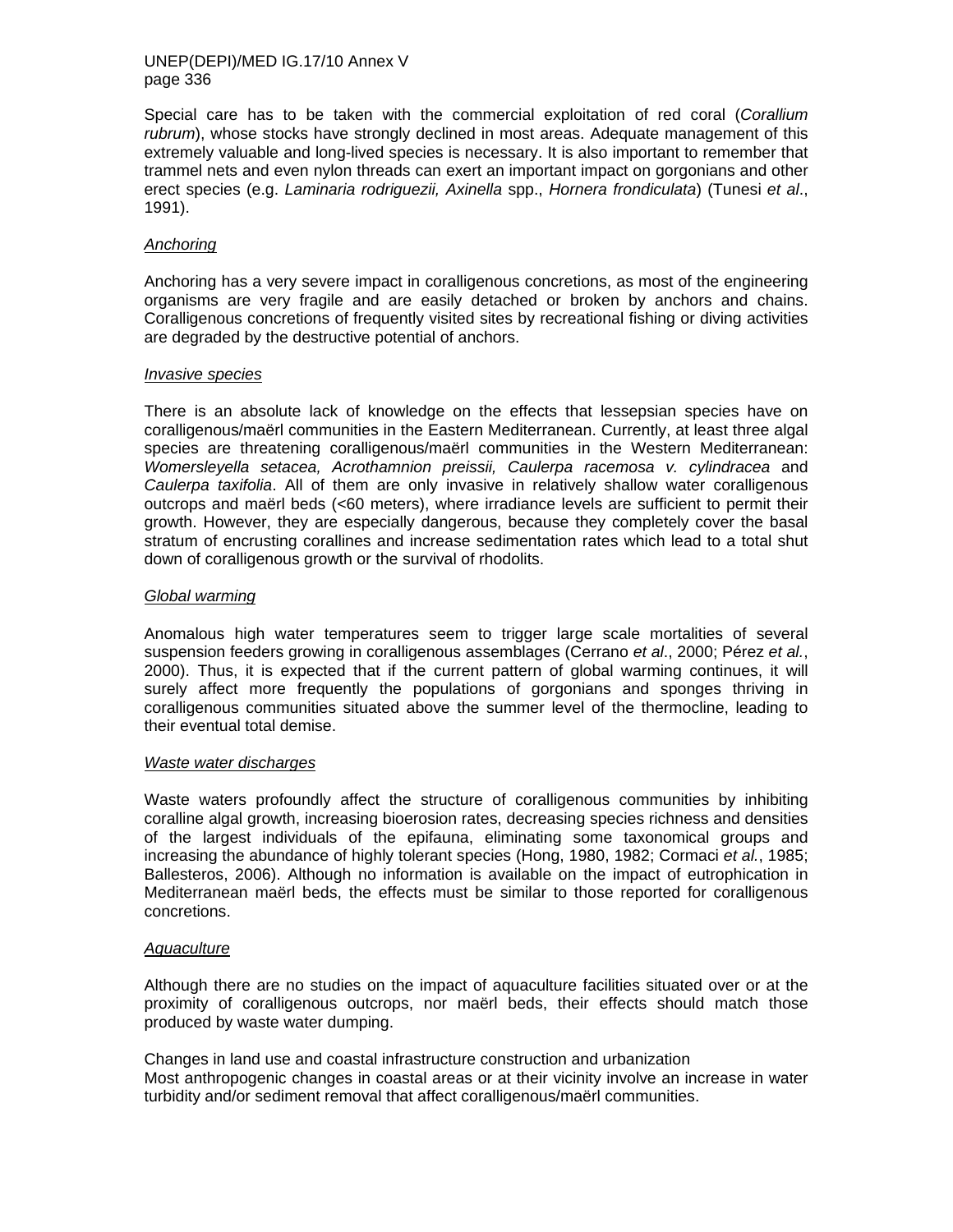## Recreational activities (excluding fishing)

Uncontrolled or over-frequentation of divers in coralligenous communities has been described to produce an important effect over certain large or fragile suspension feeders inhabiting coralligenous communities (Sala *et al.*, 1996; Garrabou *et al*., 1998; Coma *et al.*, 2004; Linares, 2006).

#### Mucilaginous and filamentous algal aggregates

Blooms of mucilaginous and filamentous algal aggregates can cause severe damage over erect suspension feeders (mainly gorgonians). These blooms are still not well understood but they are apparently caused by eutrophication.

#### *Legislation and regulations*

Coralligenous/maërl assemblages should be granted legal protection at the same level as *Posidonia oceanica* meadows. A first step would be the inclusion of coralligenous concretions and maërl beds as a priority natural habitat type in the EU Habitats Directive (92/43/EEC), which would enable EEC countries to undertake surveillance of the conservation status of coralligenous/maërl assemblages and also to set an ecological network of areas of conservation (LICs/ZECs) hosting coralligenous/maërl assemblages, which would ensure their conservation or restoration at a favourable conservation status. Although *Phymatolithon calcareum* and *Lithothamnion corallioides* are present in the Annex V of the Habitats Directive and as such they should be provided by management measures in case of exploitation (which is never the case in the Mediterranean), there is no specific protection for maërl beds. Similar actions should be encouraged in non-EEC countries through the existing tools of the Barcelona Convention.

Regarding again European countries, recently (21 December 2006), it was published a Council Regulation (EC) No 1967/2006 concerning management measures for the sustainable exploitation of fishery resources in the Mediterranean Sea, amending Regulation (EEC) No 2847/93 and repealing Regulation (EC) No 1626/94 which states that "**Fishing trawl nets, dredges, shore seines or similar nets above coralligenous habitats and maërl beds shall be prohibited"** (Article 4.2) and that this prohibition "**shall apply to all Natura 2006 sites, all special protected areas and all specially protected areas of Mediterranean interest (SPAMI) which have been designated for the purpose of the conservation of these habitats under either Directive 92/43/EEC or Decision 1999/800/EEC**" (Article 4.4).

National legislation for the protection of coralligenous assemblages is recommended to be promulgated as soon as possible.

Engineering and endangered species developing in coralligenous assemblages should get legal protection in order to control and, if necessary, to prohibit any type of destruction or disturbance of these species. Appropriate, scientifically-based, management plans have to be implemented for the exploitation of natural resources (e.g. fish, crustaceans, red coral, commercial sponges).

Anthropogenic activities being performed in or at the vicinity of coralligenous/maërl assemblages should be regulated in order to decrease the level of impact compatible with the sustainability of the assemblages and their populations. Specific measures aimed at protecting the coralligenous/maërl environments might include the following (Ballesteros, 2006):

- Waste water dumping should be banned over coralligenous/maërl bottoms, and in their vicinity.
- Trawling must be completely prohibited in areas with maërl beds and coralligenous outcrops and in their vicinity, the aim being to avoid not only the physical damage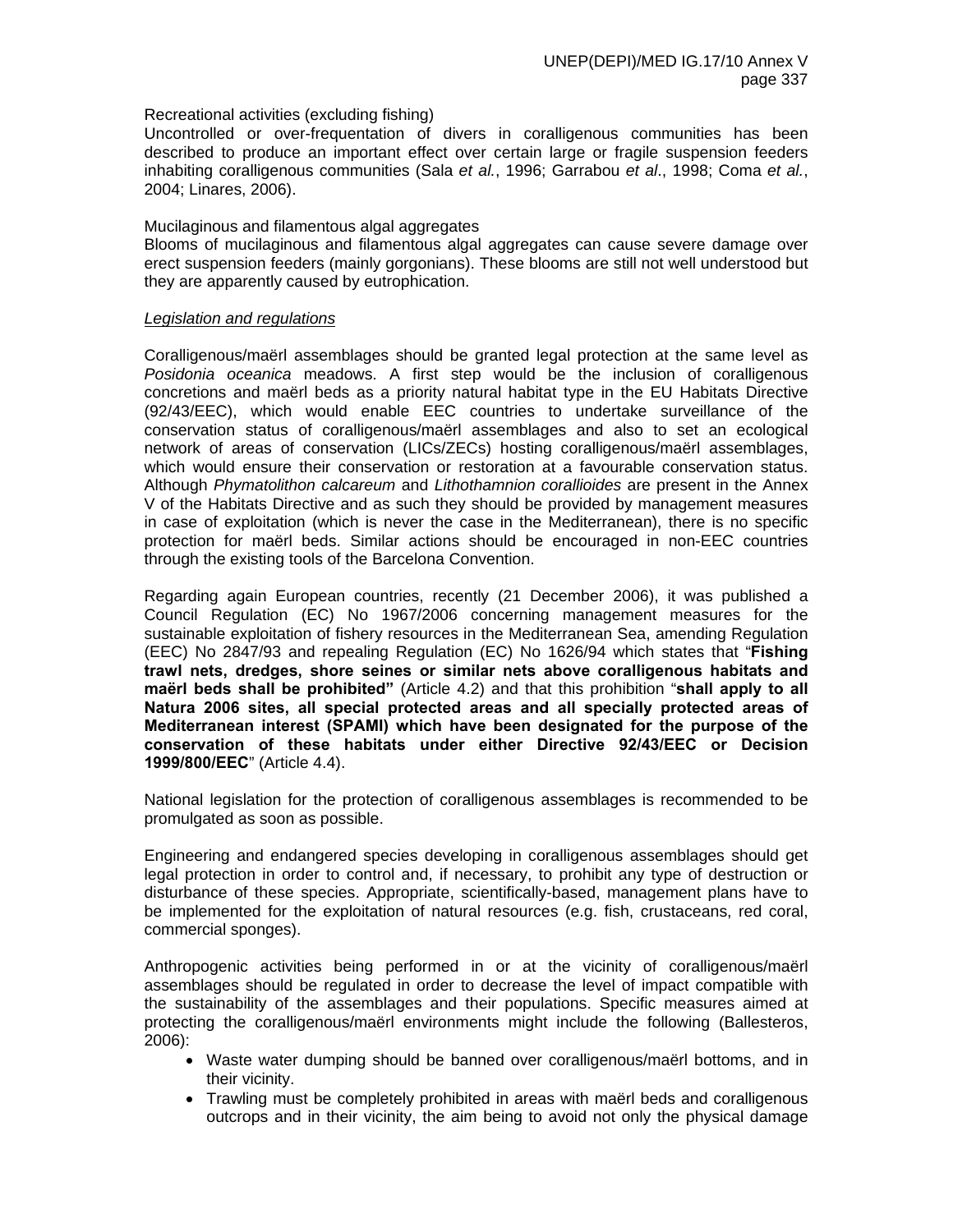caused by trawling over coralligenous/maërl assemblages but also the indirect effects due to increased turbidity and silting.

- Any other anthropogenic activity involving an increase in water turbidity and/or sediment removal (e.g. coastline modification, beach regeneration, dredging, aquaculture projects) should be avoided in the vicinity of coralligenous outcrops or maërl beds.
- Correct management of traditional and recreational fisheries must be implemented in order to prevent stock depletion of target fish and invertebrates. Fishing nets have to be avoided in places with populations of long-lived erect invertebrates (e.g. gorgonians, some sponges) and algae (e.g. *Laminaria rodriguezii*).
- The impact of diving must be compatible with the normal functioning and conservation of the coralligenous environment and their species.
- The enactment of suitable legislation concerning the introduction of alien species is urgently needed.

## **Guidelines for the assessment of environmental impact on coralligenous/maërl assemblages will have to be elaborated.**

# *Creation of Marine Protected Areas*

Most present Mediterranean MPAs are devoted to protect *Posidonia oceanica* meadows and other shallow water assemblages, in such a way that the percentage of coralligenous/maërl habitat currently protected in the Mediterranean is extremely low. Thus, it is necessary to establish marine protected areas (MPA) in order to protect representative coralligenous/maërl assemblages by applying the protection and management measures recommended by Articles 6 and 7 of the SPA/BD protocol. In fact, MPAs have to be established taking into account the seascape diversity and trying to include places with several relevant assemblages, as has been already applied in the creation and zonation of some MPAs (Villa *et al.*, 2002; Di Nora *et al*., 2007).

Countries have to identify and cartography as soon as possible sea bottoms covered by coralligenous outcrops and maërl beds in order to design a network of MPAs that enables the protection of coralligenous/maërl assemblages.

Seamounts situated far away from the coastline deserve special attention due to its isolated geographical position and, usually, lack of knowledge. In particular the following areas are of regional (Mediterranean) interest:

- Alboran Sea (Spain, Morocco)
- North and West coasts of Eivissa (Spain)
- North Minorca and the Channel between Minorca and Mallorca (Spain)
- Banc Emile Baudot, south of Cabrera (Spain)
- Banks from South East Iberian Peninsula: from Palos to San Antonio Cape (Spain)
- Marseilles region (France)
- Western coast of Corsica (France)
- Northwestern coast of Sardinia (Italy)
- Straits of Messina (Italy)
- Isole Eoli and Ustica (Italy)
- Isole Pelagie (Italy)
- Sicily Channel (Italy)
- Puglia coast (Italy)
- Hallouf Bank (Tunisia)
- Algerian coast (Algeria)
- Kykladhes Islands (Greece)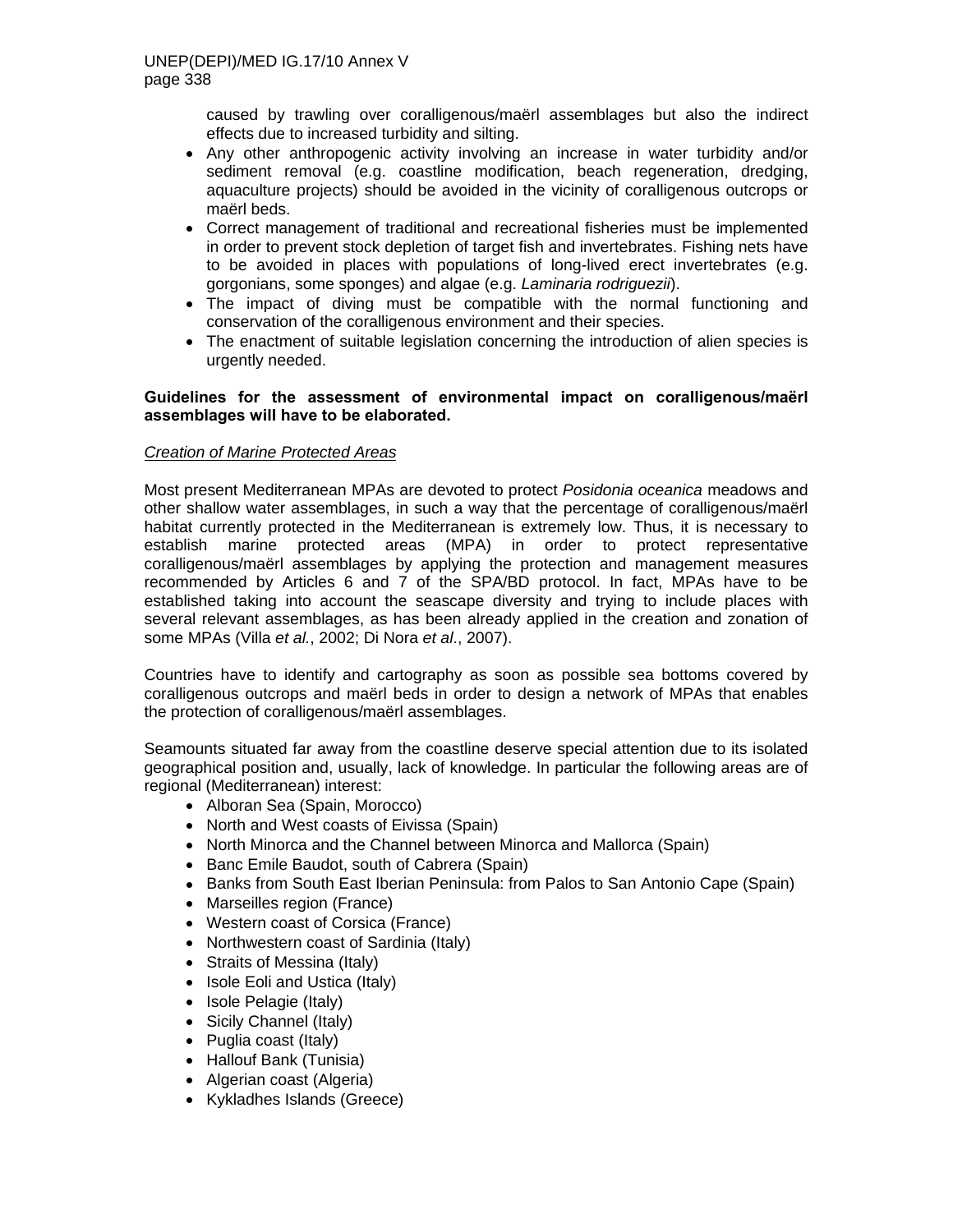Those Mediterranean MPAs which contain coralligenous/maërl assemblages and for which management and monitoring plans have not yet been developed and implemented, must be provided with such plans as soon as possible.

#### *Coordination of this Work Programme with other tools and initiatives*

The Standard Data Form (SDF), developed by RAC SPA, can be used to identify potentially good sites for the establishment of MPAs devoted to protect coralligenous/maërl assemblages.

However the SDF is not appropriate to be used in the monitoring of coralligenous/maërl assemblages since it has been designed for the inventory of sites and habitats but not for an accurate assessment of multi-species population densities and their evolution. Annex B (habitat types) from the SDF should be slightly modified in the point IV.3.1 (Coralligenous biocenosis), according to current knowledge. Species appearing in Annex C should be slightly enlarged in order to include several engineering coralligenous species according to the adopted criteria for amendments of the Annexes (II & III) of the Protocol SPA-BD.

This Work Programme for the Conservation of Coralligenous and maërl assemblages should be included in the Action Plan for the Conservation of Marine Vegetation (VAP). Even if the VAP concerns plant dominated assemblages, it doesn't exclude animal assemblages and most of the priorities at national and regional levels as well as some of the objectives are nearly the same.

MPAs classified as SPAMIs and containing coralligenous/maërl assemblages inside their protected areas should develop management and protection plans to ensure their conservation.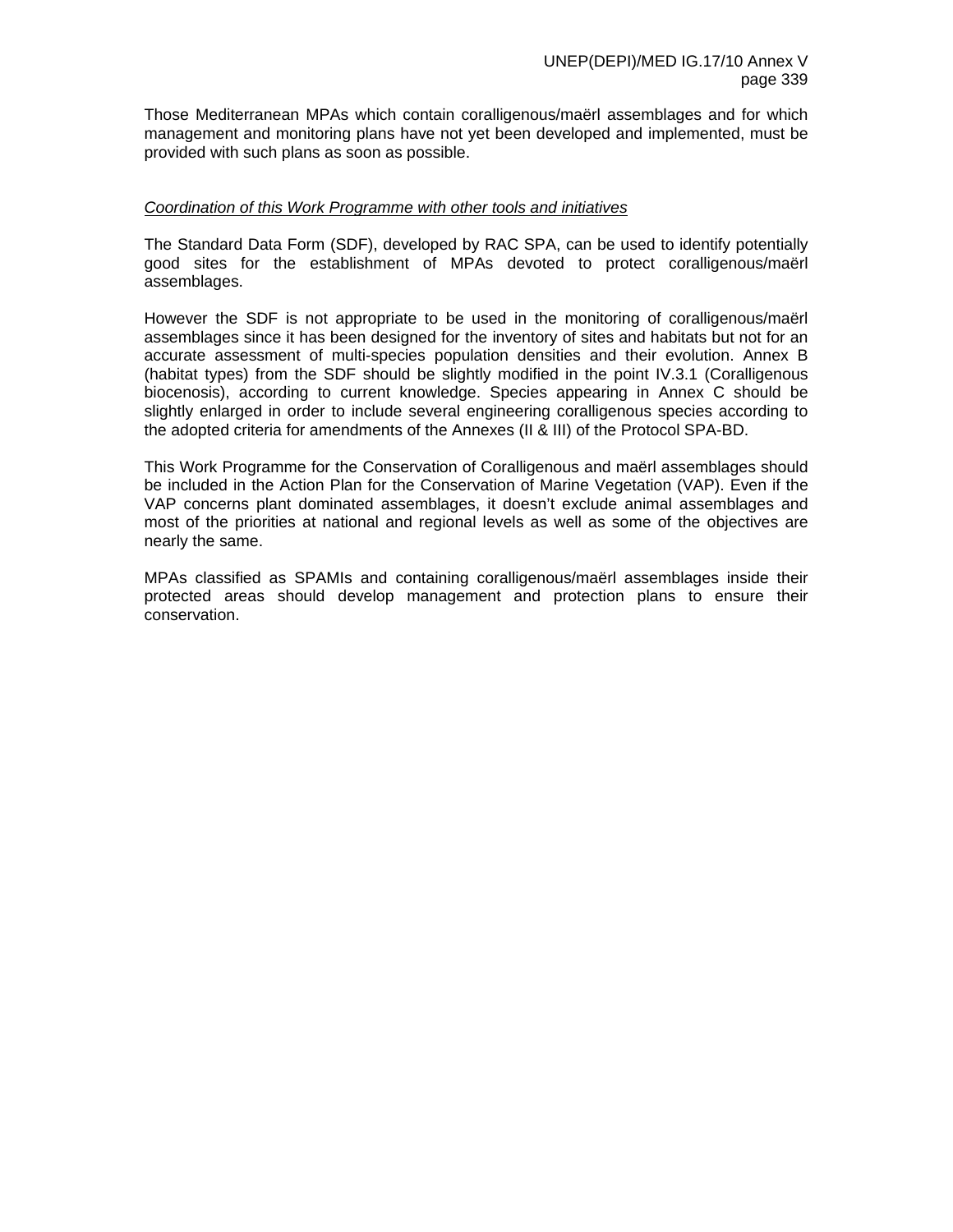# **Timetable**

Taking into consideration all the observations stated above, the following actions can be considered:

| Action<br>Time<br>who<br>SPA/RAC &<br>Definition of what assemblages are to be included in this Work Programme:<br>As soon<br>Coralligenous frameworks and maërl beds or circalittoral rocky bottom<br>Partners<br><b>as</b><br>communities?<br>possible<br>To provide a check list of all the species that are able to thrive in<br>SPA/RAC &<br>1 year<br>coralligenous/maërl communities using published literature, unpublished<br>from<br>Partners<br>reports and expert assessment. Species names (with authorities), citations,<br>adoption<br>geo-referenced localities, abundances, and habitat features have to be<br>included. This check-list has to be designed as a data base with an<br>incorporated GIS.<br>To create a website as a part of the Mediterranean CHM on marine &<br>Ongoing<br>SPA/RAC<br>coastal biodiversity to help in the taxonomical identification of the main<br>species thriving in coralligenous/maërl assemblages, including :<br>A bibliographic data base with all the information concerning<br>coralligenous/maërl assemblages with indication of the topics they cover<br>(e.g. biodiversity and taxonomy, descriptive ecology, functional ecology,<br>composition, environmental factors, cartography, conservation,<br>disturbances).<br>A Data Base on coralligenous/maërl assemblages.<br>Directory of<br>Taxonomists that could provide information on species thriving in<br>coralligenous/maërl assemblages.<br><b>Scientists</b><br>currently<br>working<br>the<br>coralligenous/maërl<br>in.<br>environment.<br>Research institution<br>To propose standard methodologies for the inventory and monitoring of<br>SPA/RAC &<br>2 years<br>coralligenous/maërl communities and their main species.<br>from<br>Partners<br>adoption<br>SPA/RAC &<br>To support and/or encourage field missions devoted to increase the<br>Ongoing<br>knowledge on the distribution, cartography and biodiversity of<br><b>Contracting Parties</b><br>coralligenous/maërl assemblages. Special attention is to be paid in the<br>Eastern Mediterranean and North of Africa.<br>To provide a geo-referenced list of all the sites known to harbour<br>2 years<br>SPA/RAC<br>coralligenous/maërl communities, with indication of depth intervals and (if<br>from<br>possible) coralligenous/maërl facies or more conspicuous species.<br>adoption<br>To propose the creation of MPAs in areas harbouring well developed<br>3 years<br><b>Contracting Parties</b><br>coralligenous outcrops or maërl beds.<br>from<br>adoption<br>Each <sub>3</sub><br>SPA/RAC<br>Organisation of a periodical Workshop devoted to coralligenous concretions<br>and maërl beds (back to back with the symposium on marine vegetation)<br>years<br>SPA/RAC<br>Organisation of practical training workshops in order to acquire good<br>As<br>taxonomical skills and to learn monitoring methodologies.<br>needed<br>To support and/or encourage taxonomic work to be made in some specially<br>SPA/RAC &<br>Ongoing<br>unknown groups.<br><b>Contracting Parties</b><br>To support and/or encourage scientific studies devoted to increase the<br>SPA/RAC &<br>Ongoing<br>knowledge on the functioning of coralligenous outcrops/maërl beds.<br><b>Contracting Parties</b><br>To promote the conservation of coralligenous/maërl assemblages<br>Ongoing<br><b>Contracting Parties</b><br>To foster the conservation of coralligenous/maerl assemblages situated in<br><b>SPA/RAC &amp; Parties</b><br>4 years<br>international waters (e.g. Alboran Sea, Sicily Channel).<br>from<br>adoption |  |  |
|-------------------------------------------------------------------------------------------------------------------------------------------------------------------------------------------------------------------------------------------------------------------------------------------------------------------------------------------------------------------------------------------------------------------------------------------------------------------------------------------------------------------------------------------------------------------------------------------------------------------------------------------------------------------------------------------------------------------------------------------------------------------------------------------------------------------------------------------------------------------------------------------------------------------------------------------------------------------------------------------------------------------------------------------------------------------------------------------------------------------------------------------------------------------------------------------------------------------------------------------------------------------------------------------------------------------------------------------------------------------------------------------------------------------------------------------------------------------------------------------------------------------------------------------------------------------------------------------------------------------------------------------------------------------------------------------------------------------------------------------------------------------------------------------------------------------------------------------------------------------------------------------------------------------------------------------------------------------------------------------------------------------------------------------------------------------------------------------------------------------------------------------------------------------------------------------------------------------------------------------------------------------------------------------------------------------------------------------------------------------------------------------------------------------------------------------------------------------------------------------------------------------------------------------------------------------------------------------------------------------------------------------------------------------------------------------------------------------------------------------------------------------------------------------------------------------------------------------------------------------------------------------------------------------------------------------------------------------------------------------------------------------------------------------------------------------------------------------------------------------------------------------------------------------------------------------------------------------------------------------------------------------------------------------------------------------------------------------------------------------------------------------------------------------------------------------------------------------------------------------------------------------------------------------------------------------------------------------------------------|--|--|
|                                                                                                                                                                                                                                                                                                                                                                                                                                                                                                                                                                                                                                                                                                                                                                                                                                                                                                                                                                                                                                                                                                                                                                                                                                                                                                                                                                                                                                                                                                                                                                                                                                                                                                                                                                                                                                                                                                                                                                                                                                                                                                                                                                                                                                                                                                                                                                                                                                                                                                                                                                                                                                                                                                                                                                                                                                                                                                                                                                                                                                                                                                                                                                                                                                                                                                                                                                                                                                                                                                                                                                                                             |  |  |
|                                                                                                                                                                                                                                                                                                                                                                                                                                                                                                                                                                                                                                                                                                                                                                                                                                                                                                                                                                                                                                                                                                                                                                                                                                                                                                                                                                                                                                                                                                                                                                                                                                                                                                                                                                                                                                                                                                                                                                                                                                                                                                                                                                                                                                                                                                                                                                                                                                                                                                                                                                                                                                                                                                                                                                                                                                                                                                                                                                                                                                                                                                                                                                                                                                                                                                                                                                                                                                                                                                                                                                                                             |  |  |
|                                                                                                                                                                                                                                                                                                                                                                                                                                                                                                                                                                                                                                                                                                                                                                                                                                                                                                                                                                                                                                                                                                                                                                                                                                                                                                                                                                                                                                                                                                                                                                                                                                                                                                                                                                                                                                                                                                                                                                                                                                                                                                                                                                                                                                                                                                                                                                                                                                                                                                                                                                                                                                                                                                                                                                                                                                                                                                                                                                                                                                                                                                                                                                                                                                                                                                                                                                                                                                                                                                                                                                                                             |  |  |
|                                                                                                                                                                                                                                                                                                                                                                                                                                                                                                                                                                                                                                                                                                                                                                                                                                                                                                                                                                                                                                                                                                                                                                                                                                                                                                                                                                                                                                                                                                                                                                                                                                                                                                                                                                                                                                                                                                                                                                                                                                                                                                                                                                                                                                                                                                                                                                                                                                                                                                                                                                                                                                                                                                                                                                                                                                                                                                                                                                                                                                                                                                                                                                                                                                                                                                                                                                                                                                                                                                                                                                                                             |  |  |
|                                                                                                                                                                                                                                                                                                                                                                                                                                                                                                                                                                                                                                                                                                                                                                                                                                                                                                                                                                                                                                                                                                                                                                                                                                                                                                                                                                                                                                                                                                                                                                                                                                                                                                                                                                                                                                                                                                                                                                                                                                                                                                                                                                                                                                                                                                                                                                                                                                                                                                                                                                                                                                                                                                                                                                                                                                                                                                                                                                                                                                                                                                                                                                                                                                                                                                                                                                                                                                                                                                                                                                                                             |  |  |
|                                                                                                                                                                                                                                                                                                                                                                                                                                                                                                                                                                                                                                                                                                                                                                                                                                                                                                                                                                                                                                                                                                                                                                                                                                                                                                                                                                                                                                                                                                                                                                                                                                                                                                                                                                                                                                                                                                                                                                                                                                                                                                                                                                                                                                                                                                                                                                                                                                                                                                                                                                                                                                                                                                                                                                                                                                                                                                                                                                                                                                                                                                                                                                                                                                                                                                                                                                                                                                                                                                                                                                                                             |  |  |
|                                                                                                                                                                                                                                                                                                                                                                                                                                                                                                                                                                                                                                                                                                                                                                                                                                                                                                                                                                                                                                                                                                                                                                                                                                                                                                                                                                                                                                                                                                                                                                                                                                                                                                                                                                                                                                                                                                                                                                                                                                                                                                                                                                                                                                                                                                                                                                                                                                                                                                                                                                                                                                                                                                                                                                                                                                                                                                                                                                                                                                                                                                                                                                                                                                                                                                                                                                                                                                                                                                                                                                                                             |  |  |
|                                                                                                                                                                                                                                                                                                                                                                                                                                                                                                                                                                                                                                                                                                                                                                                                                                                                                                                                                                                                                                                                                                                                                                                                                                                                                                                                                                                                                                                                                                                                                                                                                                                                                                                                                                                                                                                                                                                                                                                                                                                                                                                                                                                                                                                                                                                                                                                                                                                                                                                                                                                                                                                                                                                                                                                                                                                                                                                                                                                                                                                                                                                                                                                                                                                                                                                                                                                                                                                                                                                                                                                                             |  |  |
|                                                                                                                                                                                                                                                                                                                                                                                                                                                                                                                                                                                                                                                                                                                                                                                                                                                                                                                                                                                                                                                                                                                                                                                                                                                                                                                                                                                                                                                                                                                                                                                                                                                                                                                                                                                                                                                                                                                                                                                                                                                                                                                                                                                                                                                                                                                                                                                                                                                                                                                                                                                                                                                                                                                                                                                                                                                                                                                                                                                                                                                                                                                                                                                                                                                                                                                                                                                                                                                                                                                                                                                                             |  |  |
|                                                                                                                                                                                                                                                                                                                                                                                                                                                                                                                                                                                                                                                                                                                                                                                                                                                                                                                                                                                                                                                                                                                                                                                                                                                                                                                                                                                                                                                                                                                                                                                                                                                                                                                                                                                                                                                                                                                                                                                                                                                                                                                                                                                                                                                                                                                                                                                                                                                                                                                                                                                                                                                                                                                                                                                                                                                                                                                                                                                                                                                                                                                                                                                                                                                                                                                                                                                                                                                                                                                                                                                                             |  |  |
|                                                                                                                                                                                                                                                                                                                                                                                                                                                                                                                                                                                                                                                                                                                                                                                                                                                                                                                                                                                                                                                                                                                                                                                                                                                                                                                                                                                                                                                                                                                                                                                                                                                                                                                                                                                                                                                                                                                                                                                                                                                                                                                                                                                                                                                                                                                                                                                                                                                                                                                                                                                                                                                                                                                                                                                                                                                                                                                                                                                                                                                                                                                                                                                                                                                                                                                                                                                                                                                                                                                                                                                                             |  |  |
|                                                                                                                                                                                                                                                                                                                                                                                                                                                                                                                                                                                                                                                                                                                                                                                                                                                                                                                                                                                                                                                                                                                                                                                                                                                                                                                                                                                                                                                                                                                                                                                                                                                                                                                                                                                                                                                                                                                                                                                                                                                                                                                                                                                                                                                                                                                                                                                                                                                                                                                                                                                                                                                                                                                                                                                                                                                                                                                                                                                                                                                                                                                                                                                                                                                                                                                                                                                                                                                                                                                                                                                                             |  |  |
|                                                                                                                                                                                                                                                                                                                                                                                                                                                                                                                                                                                                                                                                                                                                                                                                                                                                                                                                                                                                                                                                                                                                                                                                                                                                                                                                                                                                                                                                                                                                                                                                                                                                                                                                                                                                                                                                                                                                                                                                                                                                                                                                                                                                                                                                                                                                                                                                                                                                                                                                                                                                                                                                                                                                                                                                                                                                                                                                                                                                                                                                                                                                                                                                                                                                                                                                                                                                                                                                                                                                                                                                             |  |  |
|                                                                                                                                                                                                                                                                                                                                                                                                                                                                                                                                                                                                                                                                                                                                                                                                                                                                                                                                                                                                                                                                                                                                                                                                                                                                                                                                                                                                                                                                                                                                                                                                                                                                                                                                                                                                                                                                                                                                                                                                                                                                                                                                                                                                                                                                                                                                                                                                                                                                                                                                                                                                                                                                                                                                                                                                                                                                                                                                                                                                                                                                                                                                                                                                                                                                                                                                                                                                                                                                                                                                                                                                             |  |  |
|                                                                                                                                                                                                                                                                                                                                                                                                                                                                                                                                                                                                                                                                                                                                                                                                                                                                                                                                                                                                                                                                                                                                                                                                                                                                                                                                                                                                                                                                                                                                                                                                                                                                                                                                                                                                                                                                                                                                                                                                                                                                                                                                                                                                                                                                                                                                                                                                                                                                                                                                                                                                                                                                                                                                                                                                                                                                                                                                                                                                                                                                                                                                                                                                                                                                                                                                                                                                                                                                                                                                                                                                             |  |  |
|                                                                                                                                                                                                                                                                                                                                                                                                                                                                                                                                                                                                                                                                                                                                                                                                                                                                                                                                                                                                                                                                                                                                                                                                                                                                                                                                                                                                                                                                                                                                                                                                                                                                                                                                                                                                                                                                                                                                                                                                                                                                                                                                                                                                                                                                                                                                                                                                                                                                                                                                                                                                                                                                                                                                                                                                                                                                                                                                                                                                                                                                                                                                                                                                                                                                                                                                                                                                                                                                                                                                                                                                             |  |  |
|                                                                                                                                                                                                                                                                                                                                                                                                                                                                                                                                                                                                                                                                                                                                                                                                                                                                                                                                                                                                                                                                                                                                                                                                                                                                                                                                                                                                                                                                                                                                                                                                                                                                                                                                                                                                                                                                                                                                                                                                                                                                                                                                                                                                                                                                                                                                                                                                                                                                                                                                                                                                                                                                                                                                                                                                                                                                                                                                                                                                                                                                                                                                                                                                                                                                                                                                                                                                                                                                                                                                                                                                             |  |  |
|                                                                                                                                                                                                                                                                                                                                                                                                                                                                                                                                                                                                                                                                                                                                                                                                                                                                                                                                                                                                                                                                                                                                                                                                                                                                                                                                                                                                                                                                                                                                                                                                                                                                                                                                                                                                                                                                                                                                                                                                                                                                                                                                                                                                                                                                                                                                                                                                                                                                                                                                                                                                                                                                                                                                                                                                                                                                                                                                                                                                                                                                                                                                                                                                                                                                                                                                                                                                                                                                                                                                                                                                             |  |  |
|                                                                                                                                                                                                                                                                                                                                                                                                                                                                                                                                                                                                                                                                                                                                                                                                                                                                                                                                                                                                                                                                                                                                                                                                                                                                                                                                                                                                                                                                                                                                                                                                                                                                                                                                                                                                                                                                                                                                                                                                                                                                                                                                                                                                                                                                                                                                                                                                                                                                                                                                                                                                                                                                                                                                                                                                                                                                                                                                                                                                                                                                                                                                                                                                                                                                                                                                                                                                                                                                                                                                                                                                             |  |  |
|                                                                                                                                                                                                                                                                                                                                                                                                                                                                                                                                                                                                                                                                                                                                                                                                                                                                                                                                                                                                                                                                                                                                                                                                                                                                                                                                                                                                                                                                                                                                                                                                                                                                                                                                                                                                                                                                                                                                                                                                                                                                                                                                                                                                                                                                                                                                                                                                                                                                                                                                                                                                                                                                                                                                                                                                                                                                                                                                                                                                                                                                                                                                                                                                                                                                                                                                                                                                                                                                                                                                                                                                             |  |  |
|                                                                                                                                                                                                                                                                                                                                                                                                                                                                                                                                                                                                                                                                                                                                                                                                                                                                                                                                                                                                                                                                                                                                                                                                                                                                                                                                                                                                                                                                                                                                                                                                                                                                                                                                                                                                                                                                                                                                                                                                                                                                                                                                                                                                                                                                                                                                                                                                                                                                                                                                                                                                                                                                                                                                                                                                                                                                                                                                                                                                                                                                                                                                                                                                                                                                                                                                                                                                                                                                                                                                                                                                             |  |  |
|                                                                                                                                                                                                                                                                                                                                                                                                                                                                                                                                                                                                                                                                                                                                                                                                                                                                                                                                                                                                                                                                                                                                                                                                                                                                                                                                                                                                                                                                                                                                                                                                                                                                                                                                                                                                                                                                                                                                                                                                                                                                                                                                                                                                                                                                                                                                                                                                                                                                                                                                                                                                                                                                                                                                                                                                                                                                                                                                                                                                                                                                                                                                                                                                                                                                                                                                                                                                                                                                                                                                                                                                             |  |  |
|                                                                                                                                                                                                                                                                                                                                                                                                                                                                                                                                                                                                                                                                                                                                                                                                                                                                                                                                                                                                                                                                                                                                                                                                                                                                                                                                                                                                                                                                                                                                                                                                                                                                                                                                                                                                                                                                                                                                                                                                                                                                                                                                                                                                                                                                                                                                                                                                                                                                                                                                                                                                                                                                                                                                                                                                                                                                                                                                                                                                                                                                                                                                                                                                                                                                                                                                                                                                                                                                                                                                                                                                             |  |  |
|                                                                                                                                                                                                                                                                                                                                                                                                                                                                                                                                                                                                                                                                                                                                                                                                                                                                                                                                                                                                                                                                                                                                                                                                                                                                                                                                                                                                                                                                                                                                                                                                                                                                                                                                                                                                                                                                                                                                                                                                                                                                                                                                                                                                                                                                                                                                                                                                                                                                                                                                                                                                                                                                                                                                                                                                                                                                                                                                                                                                                                                                                                                                                                                                                                                                                                                                                                                                                                                                                                                                                                                                             |  |  |
|                                                                                                                                                                                                                                                                                                                                                                                                                                                                                                                                                                                                                                                                                                                                                                                                                                                                                                                                                                                                                                                                                                                                                                                                                                                                                                                                                                                                                                                                                                                                                                                                                                                                                                                                                                                                                                                                                                                                                                                                                                                                                                                                                                                                                                                                                                                                                                                                                                                                                                                                                                                                                                                                                                                                                                                                                                                                                                                                                                                                                                                                                                                                                                                                                                                                                                                                                                                                                                                                                                                                                                                                             |  |  |
|                                                                                                                                                                                                                                                                                                                                                                                                                                                                                                                                                                                                                                                                                                                                                                                                                                                                                                                                                                                                                                                                                                                                                                                                                                                                                                                                                                                                                                                                                                                                                                                                                                                                                                                                                                                                                                                                                                                                                                                                                                                                                                                                                                                                                                                                                                                                                                                                                                                                                                                                                                                                                                                                                                                                                                                                                                                                                                                                                                                                                                                                                                                                                                                                                                                                                                                                                                                                                                                                                                                                                                                                             |  |  |
|                                                                                                                                                                                                                                                                                                                                                                                                                                                                                                                                                                                                                                                                                                                                                                                                                                                                                                                                                                                                                                                                                                                                                                                                                                                                                                                                                                                                                                                                                                                                                                                                                                                                                                                                                                                                                                                                                                                                                                                                                                                                                                                                                                                                                                                                                                                                                                                                                                                                                                                                                                                                                                                                                                                                                                                                                                                                                                                                                                                                                                                                                                                                                                                                                                                                                                                                                                                                                                                                                                                                                                                                             |  |  |
|                                                                                                                                                                                                                                                                                                                                                                                                                                                                                                                                                                                                                                                                                                                                                                                                                                                                                                                                                                                                                                                                                                                                                                                                                                                                                                                                                                                                                                                                                                                                                                                                                                                                                                                                                                                                                                                                                                                                                                                                                                                                                                                                                                                                                                                                                                                                                                                                                                                                                                                                                                                                                                                                                                                                                                                                                                                                                                                                                                                                                                                                                                                                                                                                                                                                                                                                                                                                                                                                                                                                                                                                             |  |  |
|                                                                                                                                                                                                                                                                                                                                                                                                                                                                                                                                                                                                                                                                                                                                                                                                                                                                                                                                                                                                                                                                                                                                                                                                                                                                                                                                                                                                                                                                                                                                                                                                                                                                                                                                                                                                                                                                                                                                                                                                                                                                                                                                                                                                                                                                                                                                                                                                                                                                                                                                                                                                                                                                                                                                                                                                                                                                                                                                                                                                                                                                                                                                                                                                                                                                                                                                                                                                                                                                                                                                                                                                             |  |  |
|                                                                                                                                                                                                                                                                                                                                                                                                                                                                                                                                                                                                                                                                                                                                                                                                                                                                                                                                                                                                                                                                                                                                                                                                                                                                                                                                                                                                                                                                                                                                                                                                                                                                                                                                                                                                                                                                                                                                                                                                                                                                                                                                                                                                                                                                                                                                                                                                                                                                                                                                                                                                                                                                                                                                                                                                                                                                                                                                                                                                                                                                                                                                                                                                                                                                                                                                                                                                                                                                                                                                                                                                             |  |  |
|                                                                                                                                                                                                                                                                                                                                                                                                                                                                                                                                                                                                                                                                                                                                                                                                                                                                                                                                                                                                                                                                                                                                                                                                                                                                                                                                                                                                                                                                                                                                                                                                                                                                                                                                                                                                                                                                                                                                                                                                                                                                                                                                                                                                                                                                                                                                                                                                                                                                                                                                                                                                                                                                                                                                                                                                                                                                                                                                                                                                                                                                                                                                                                                                                                                                                                                                                                                                                                                                                                                                                                                                             |  |  |
|                                                                                                                                                                                                                                                                                                                                                                                                                                                                                                                                                                                                                                                                                                                                                                                                                                                                                                                                                                                                                                                                                                                                                                                                                                                                                                                                                                                                                                                                                                                                                                                                                                                                                                                                                                                                                                                                                                                                                                                                                                                                                                                                                                                                                                                                                                                                                                                                                                                                                                                                                                                                                                                                                                                                                                                                                                                                                                                                                                                                                                                                                                                                                                                                                                                                                                                                                                                                                                                                                                                                                                                                             |  |  |
|                                                                                                                                                                                                                                                                                                                                                                                                                                                                                                                                                                                                                                                                                                                                                                                                                                                                                                                                                                                                                                                                                                                                                                                                                                                                                                                                                                                                                                                                                                                                                                                                                                                                                                                                                                                                                                                                                                                                                                                                                                                                                                                                                                                                                                                                                                                                                                                                                                                                                                                                                                                                                                                                                                                                                                                                                                                                                                                                                                                                                                                                                                                                                                                                                                                                                                                                                                                                                                                                                                                                                                                                             |  |  |
|                                                                                                                                                                                                                                                                                                                                                                                                                                                                                                                                                                                                                                                                                                                                                                                                                                                                                                                                                                                                                                                                                                                                                                                                                                                                                                                                                                                                                                                                                                                                                                                                                                                                                                                                                                                                                                                                                                                                                                                                                                                                                                                                                                                                                                                                                                                                                                                                                                                                                                                                                                                                                                                                                                                                                                                                                                                                                                                                                                                                                                                                                                                                                                                                                                                                                                                                                                                                                                                                                                                                                                                                             |  |  |
|                                                                                                                                                                                                                                                                                                                                                                                                                                                                                                                                                                                                                                                                                                                                                                                                                                                                                                                                                                                                                                                                                                                                                                                                                                                                                                                                                                                                                                                                                                                                                                                                                                                                                                                                                                                                                                                                                                                                                                                                                                                                                                                                                                                                                                                                                                                                                                                                                                                                                                                                                                                                                                                                                                                                                                                                                                                                                                                                                                                                                                                                                                                                                                                                                                                                                                                                                                                                                                                                                                                                                                                                             |  |  |
|                                                                                                                                                                                                                                                                                                                                                                                                                                                                                                                                                                                                                                                                                                                                                                                                                                                                                                                                                                                                                                                                                                                                                                                                                                                                                                                                                                                                                                                                                                                                                                                                                                                                                                                                                                                                                                                                                                                                                                                                                                                                                                                                                                                                                                                                                                                                                                                                                                                                                                                                                                                                                                                                                                                                                                                                                                                                                                                                                                                                                                                                                                                                                                                                                                                                                                                                                                                                                                                                                                                                                                                                             |  |  |
|                                                                                                                                                                                                                                                                                                                                                                                                                                                                                                                                                                                                                                                                                                                                                                                                                                                                                                                                                                                                                                                                                                                                                                                                                                                                                                                                                                                                                                                                                                                                                                                                                                                                                                                                                                                                                                                                                                                                                                                                                                                                                                                                                                                                                                                                                                                                                                                                                                                                                                                                                                                                                                                                                                                                                                                                                                                                                                                                                                                                                                                                                                                                                                                                                                                                                                                                                                                                                                                                                                                                                                                                             |  |  |
|                                                                                                                                                                                                                                                                                                                                                                                                                                                                                                                                                                                                                                                                                                                                                                                                                                                                                                                                                                                                                                                                                                                                                                                                                                                                                                                                                                                                                                                                                                                                                                                                                                                                                                                                                                                                                                                                                                                                                                                                                                                                                                                                                                                                                                                                                                                                                                                                                                                                                                                                                                                                                                                                                                                                                                                                                                                                                                                                                                                                                                                                                                                                                                                                                                                                                                                                                                                                                                                                                                                                                                                                             |  |  |
|                                                                                                                                                                                                                                                                                                                                                                                                                                                                                                                                                                                                                                                                                                                                                                                                                                                                                                                                                                                                                                                                                                                                                                                                                                                                                                                                                                                                                                                                                                                                                                                                                                                                                                                                                                                                                                                                                                                                                                                                                                                                                                                                                                                                                                                                                                                                                                                                                                                                                                                                                                                                                                                                                                                                                                                                                                                                                                                                                                                                                                                                                                                                                                                                                                                                                                                                                                                                                                                                                                                                                                                                             |  |  |
|                                                                                                                                                                                                                                                                                                                                                                                                                                                                                                                                                                                                                                                                                                                                                                                                                                                                                                                                                                                                                                                                                                                                                                                                                                                                                                                                                                                                                                                                                                                                                                                                                                                                                                                                                                                                                                                                                                                                                                                                                                                                                                                                                                                                                                                                                                                                                                                                                                                                                                                                                                                                                                                                                                                                                                                                                                                                                                                                                                                                                                                                                                                                                                                                                                                                                                                                                                                                                                                                                                                                                                                                             |  |  |
|                                                                                                                                                                                                                                                                                                                                                                                                                                                                                                                                                                                                                                                                                                                                                                                                                                                                                                                                                                                                                                                                                                                                                                                                                                                                                                                                                                                                                                                                                                                                                                                                                                                                                                                                                                                                                                                                                                                                                                                                                                                                                                                                                                                                                                                                                                                                                                                                                                                                                                                                                                                                                                                                                                                                                                                                                                                                                                                                                                                                                                                                                                                                                                                                                                                                                                                                                                                                                                                                                                                                                                                                             |  |  |
|                                                                                                                                                                                                                                                                                                                                                                                                                                                                                                                                                                                                                                                                                                                                                                                                                                                                                                                                                                                                                                                                                                                                                                                                                                                                                                                                                                                                                                                                                                                                                                                                                                                                                                                                                                                                                                                                                                                                                                                                                                                                                                                                                                                                                                                                                                                                                                                                                                                                                                                                                                                                                                                                                                                                                                                                                                                                                                                                                                                                                                                                                                                                                                                                                                                                                                                                                                                                                                                                                                                                                                                                             |  |  |
|                                                                                                                                                                                                                                                                                                                                                                                                                                                                                                                                                                                                                                                                                                                                                                                                                                                                                                                                                                                                                                                                                                                                                                                                                                                                                                                                                                                                                                                                                                                                                                                                                                                                                                                                                                                                                                                                                                                                                                                                                                                                                                                                                                                                                                                                                                                                                                                                                                                                                                                                                                                                                                                                                                                                                                                                                                                                                                                                                                                                                                                                                                                                                                                                                                                                                                                                                                                                                                                                                                                                                                                                             |  |  |
|                                                                                                                                                                                                                                                                                                                                                                                                                                                                                                                                                                                                                                                                                                                                                                                                                                                                                                                                                                                                                                                                                                                                                                                                                                                                                                                                                                                                                                                                                                                                                                                                                                                                                                                                                                                                                                                                                                                                                                                                                                                                                                                                                                                                                                                                                                                                                                                                                                                                                                                                                                                                                                                                                                                                                                                                                                                                                                                                                                                                                                                                                                                                                                                                                                                                                                                                                                                                                                                                                                                                                                                                             |  |  |
|                                                                                                                                                                                                                                                                                                                                                                                                                                                                                                                                                                                                                                                                                                                                                                                                                                                                                                                                                                                                                                                                                                                                                                                                                                                                                                                                                                                                                                                                                                                                                                                                                                                                                                                                                                                                                                                                                                                                                                                                                                                                                                                                                                                                                                                                                                                                                                                                                                                                                                                                                                                                                                                                                                                                                                                                                                                                                                                                                                                                                                                                                                                                                                                                                                                                                                                                                                                                                                                                                                                                                                                                             |  |  |
|                                                                                                                                                                                                                                                                                                                                                                                                                                                                                                                                                                                                                                                                                                                                                                                                                                                                                                                                                                                                                                                                                                                                                                                                                                                                                                                                                                                                                                                                                                                                                                                                                                                                                                                                                                                                                                                                                                                                                                                                                                                                                                                                                                                                                                                                                                                                                                                                                                                                                                                                                                                                                                                                                                                                                                                                                                                                                                                                                                                                                                                                                                                                                                                                                                                                                                                                                                                                                                                                                                                                                                                                             |  |  |
|                                                                                                                                                                                                                                                                                                                                                                                                                                                                                                                                                                                                                                                                                                                                                                                                                                                                                                                                                                                                                                                                                                                                                                                                                                                                                                                                                                                                                                                                                                                                                                                                                                                                                                                                                                                                                                                                                                                                                                                                                                                                                                                                                                                                                                                                                                                                                                                                                                                                                                                                                                                                                                                                                                                                                                                                                                                                                                                                                                                                                                                                                                                                                                                                                                                                                                                                                                                                                                                                                                                                                                                                             |  |  |
|                                                                                                                                                                                                                                                                                                                                                                                                                                                                                                                                                                                                                                                                                                                                                                                                                                                                                                                                                                                                                                                                                                                                                                                                                                                                                                                                                                                                                                                                                                                                                                                                                                                                                                                                                                                                                                                                                                                                                                                                                                                                                                                                                                                                                                                                                                                                                                                                                                                                                                                                                                                                                                                                                                                                                                                                                                                                                                                                                                                                                                                                                                                                                                                                                                                                                                                                                                                                                                                                                                                                                                                                             |  |  |
|                                                                                                                                                                                                                                                                                                                                                                                                                                                                                                                                                                                                                                                                                                                                                                                                                                                                                                                                                                                                                                                                                                                                                                                                                                                                                                                                                                                                                                                                                                                                                                                                                                                                                                                                                                                                                                                                                                                                                                                                                                                                                                                                                                                                                                                                                                                                                                                                                                                                                                                                                                                                                                                                                                                                                                                                                                                                                                                                                                                                                                                                                                                                                                                                                                                                                                                                                                                                                                                                                                                                                                                                             |  |  |
|                                                                                                                                                                                                                                                                                                                                                                                                                                                                                                                                                                                                                                                                                                                                                                                                                                                                                                                                                                                                                                                                                                                                                                                                                                                                                                                                                                                                                                                                                                                                                                                                                                                                                                                                                                                                                                                                                                                                                                                                                                                                                                                                                                                                                                                                                                                                                                                                                                                                                                                                                                                                                                                                                                                                                                                                                                                                                                                                                                                                                                                                                                                                                                                                                                                                                                                                                                                                                                                                                                                                                                                                             |  |  |
|                                                                                                                                                                                                                                                                                                                                                                                                                                                                                                                                                                                                                                                                                                                                                                                                                                                                                                                                                                                                                                                                                                                                                                                                                                                                                                                                                                                                                                                                                                                                                                                                                                                                                                                                                                                                                                                                                                                                                                                                                                                                                                                                                                                                                                                                                                                                                                                                                                                                                                                                                                                                                                                                                                                                                                                                                                                                                                                                                                                                                                                                                                                                                                                                                                                                                                                                                                                                                                                                                                                                                                                                             |  |  |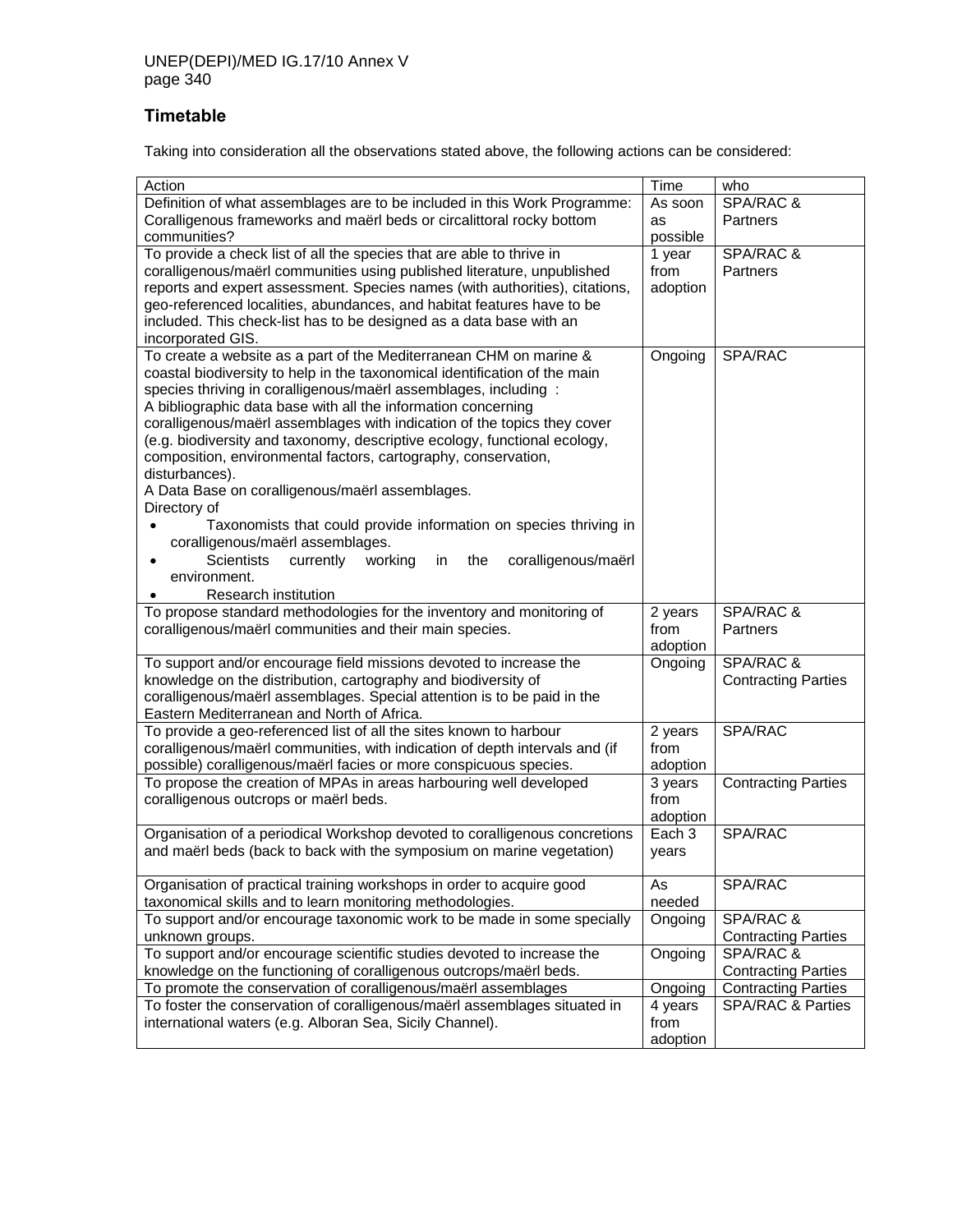## **References**

Ballesteros, E. 1991. Seasonality of growth and production of a deep-water population of *Halimeda tuna* (Chlorophyceae, Caulerpales) in the North-western Mediterranean. *Botanica Marina* 34: 291-301.

Ballesteros, E. 2006. Mediterranean coralligenous assemblages: a synthesis of present knowledge. *Oceanogr. Mar. Biol. Ann. Rev.* 44: 123-195.

Belsher, T., Houlgatte, E., Boudouresque, C.F. 2005. Cartographie de la prairie à *Posidonia oceanica* et des principaux faciès sédimentaires marins du Parc National de Port-Cros (Var, France, Méditerranée). *Sci. Rep. Port-Cros natl. Park* 21: 19-28.

Bianchi, C.N., Pronzato, R. Cattaneo-Vietti, R., Benedetti-Cecchi, L., Morri, C., Pansini, M., Chemello, R. Milazzo, M., Fraschetti, S., Terlizzi, A., Peirano, A., Salvati, E., Benzoni, F., Calcinai, B., Cerrano, C., Bavestrello, G. 2004. Hard bottoms. *Biol. Mar. Medit*. 11 (suppl. 1): 185-215.

BIOMAERL Team, 2003. Conservation and management of Northeast Atlantic and Mediterranean Maerl Beds. *Aquatic Conservation. Marine and Freshwater Ecosystems*, 13 (suppl. 1): 65-76.

Boudouresque, C.F. 1971. Méthodes d'étude qualitative et quantitative du benthos (en particulier du phytobenthos). *Téthys* 3: 79-104.

Braun-Blanquet, J. 1979. Fitosociología. Blume. Madrid.

Cebrian, E., Ballesteros, E. 2004. Zonation patterns of benthic communities in an upwelling area from the western Mediterranean (La Herradura, Alboran Sea). *Sci. Mar*. 68: 69-84.

Cerrano, C., Bavestrello, G., Bianchi, C.N., Cattaneo-Vietti, R., Bava, S., Morganti, C., Morri, C., Picco, P., Sara, G., Schiaparelli, S., Siccardi, A., Sponga, F. 2000. A catastrophic mass-mortality episode of gorgonians and other organisms in the Ligurian Sea (NW Mediterranean), summer 1999. *Ecol. Lett.* 3: 284-293.

Coma, R., Linares, C., Ribes, M., Díaz, D., Garrabou, J., Ballesteros, E. 2006. Consequences of a mass mortality in populations of *Eunicella singularis* (Cnidaria: Octocorallia) in Menorca (NW Mediterranean). *Mar. Ecol. Progr. Ser*. 327: 51-60.

Coma, R., Polà, E., Ribes, M., Zabala, M. 2004. Long-term assessment of temperate octocoral mortality patterns, protected vs. unprotected areas. *Ecol. Appl*. 14: 1466-1478.

Cormaci, M., Furnari, G., Giaccone, G. 2004. Macrophytobenthos. *Biol. Mar. Medit.* 11(suppl. 1): 217- 246.

Cormaci, M., Furnari, G., Scamacca, B. 1985. Osservazioni sulle fitocenosi bentoniche del golfo di Augusta (Siracusa). *Bollettino dell'Accademia Gioenia Scienze Naturalli* 18: 851-872.

Di Nora, T., Agnesi, S., Tunesi, L. 2007. Planning of marine protected areas: useful elements to identify the most relevant scuba-diving sites. *Rapp. Comm. int. Mer Médit.*, 38.

Fraschetti, S., Bianchi, C.N., Terlizzi, A., Fanelli, G., Morri, C., Boero, F. 2001. Spatial variability and human disturbance in shallow subtidal hard substrate assemblages: a regional approach. *Mar. Ecol. Progr. Ser*. 212: 1-12.

García-Carrascosa, A.M. 1987. El bentos de los alrededores de las Islas Columbretes. Elementos para su cartografía bentónica. In: *Islas Columbretes: Contribución al estudio de su medio natural*. L.A. Alonso, J.L. Carretero & A.M. García-Carrascosa (coords.). COPUT, Generalitat Valenciana, Valencia: 477-507.

Garrabou, J. 1998. Applying a Geographical Information System (GIS) to the study of growth of benthic clonal organisms. *Mar. Ecol. Progr. Ser*. 173: 227-235.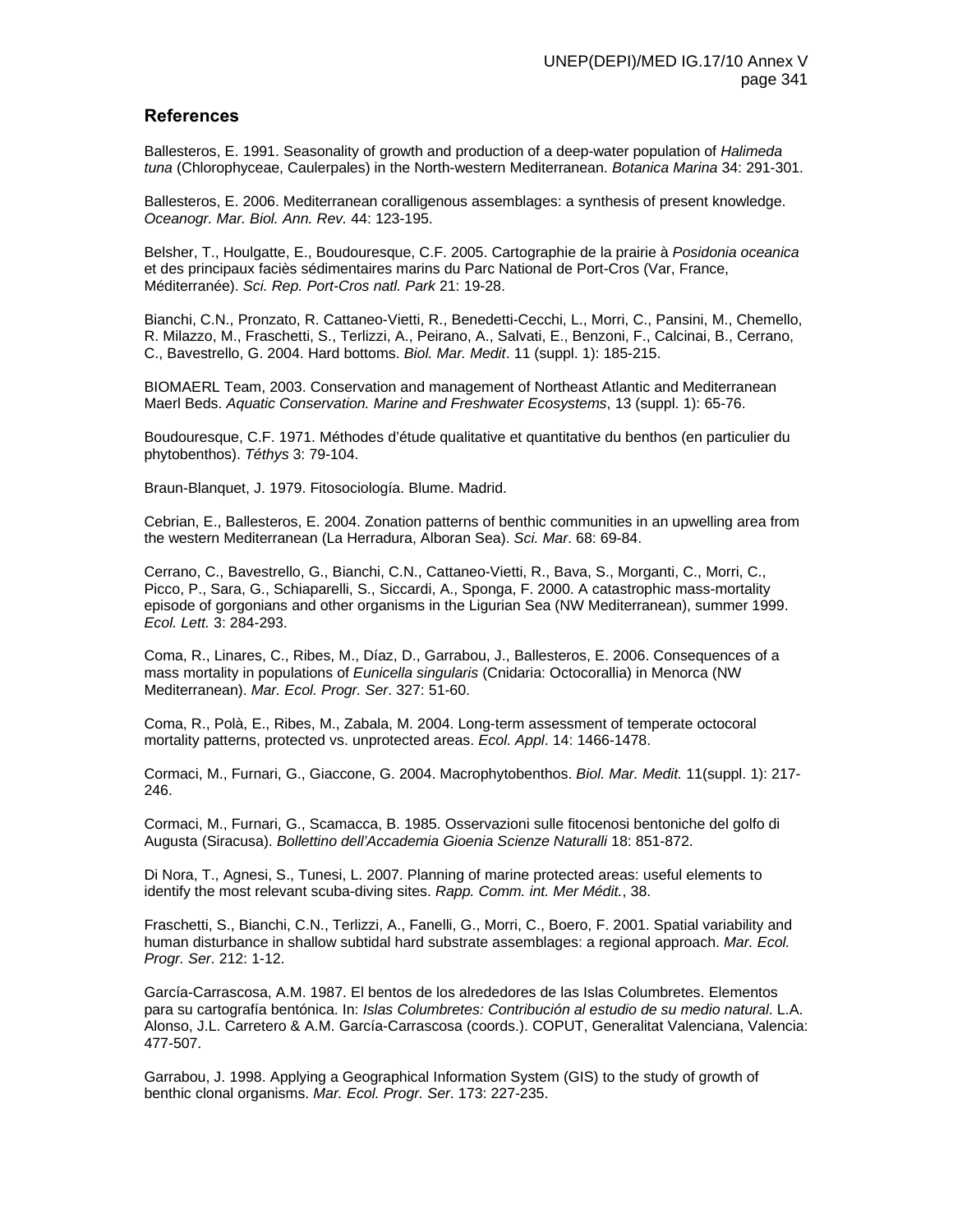Garrabou, J. 1999. Life history traits of *Alcyonium acaule* and *Parazoanthus axinellae* (Cnidaria, Anthozoa), with emphasis on growth. *Mar. Ecol. Progr. Ser.* 178: 193-204.

Garrabou, J., Ballesteros, E. 2000. Growth of *Mesophyllum alternans* and *Lithophyllum frondosum*  (Corallinaceae, Rhodophyta) in the Northwestern Mediterranean. *Eur. J. Phycol.* 35: 1-10.

Garrabou, J., Ballesteros, E., Zabala, M. 2002. Structure and dynamics of north-western Mediterranean rocky benthic communities along a depth gradient. *Est. Coast. Shelf Sci*. 55: 493-508.

Garrabou, J., Perez, T., Sartoretto, S., Harmelin, J.G. 2001. Mass mortality event in red coral (*Corallium rubrum,* Cnidaria, Anthozoa, Octocorallia) population in the Provence region (France, NW Mediterranean). *Mar. Ecol. Progr. Ser*. 217: 263-272.

Garrabou, J., Sala, E., Arcas, A., Zabala, M. 1998. The impact of diving on rocky sublittoral communities: a case study of a bryozoan population. *Conserv. Biol.* 12: 302-312.

Garrabou, J., Zabala, M. 2001. Growth dynamics in four Mediterranean demosponges. *Estuar. Coast. Shelf Sci.* 52: 293-303.

Germonpre, P. 2006. The medical risks of underwater diving and their control. *Int. Sport*. J. 7: 1-15.

Gili, J.M., Ros, J. 1987. Study and cartography of the benthic communities of Medes Islands (NE Spain). *P.S.Z.N.I. Mar. Ecol*. 6: 219-238.

Harmelin, J.G., Marinopoulos, J. 1994. Population structure and partial mortality of the gorgonian *Paramuricea clavata* (Risso) in the north-western Mediterranean (France, Port-Cros Island). *Marine Life* 4: 5-13.

Hong, J.S. 1980. *Étude faunistique d'un fond de concrétionnement de type coralligène soumis à un gradient de pollution en Méditerranée nord-occidentale (Golfe de Fos)*. Thèse de Doctorat. Université d'Aix-Marseille II.

Hong, J.S. 1982. Contribution à l'étude des peuplements d'un fond coralligène dans la région marseillaise en Méditerranée Nord-Occidentale. *Bulletin of Korea Ocean Research and Development Institute* 4: 27-51.

Laborel, J. 1987. Marine biogenic constructions in the Mediterranean. *Sci. Rep. Port-Cros natl. Park*  13: 97-126.

Linares, C., Coma, R., Diaz, D., Zabala, M., Hereu, B., Dantart, L. 2005. Immediate and delayed effects of mass mortality event on gorgonian population dynamics and benthic community structure in the NW Mediterranean. *Mar. Ecol. Progr. Ser.* 305: 127-137.

Linares, C. 2006. *Population ecology and conservation of a long-lived marine species: the red gorgonian Paramuricea clavata*. Tesi Doctoral. Universitat de Barcelona. 210 pp.

Linares, C., Doak, D.F., Coma, R., Díaz, D., Zabala, M. in press. Life history and population viability of a long-lived marine invertebrate: the octocoral *Paramuricea clavata*. *Ecology*.

Pérès, J., Picard, J.M. 1964. Nouveau manuel de bionomie benthique de la mer Méditerranée. *Recueil Travaux Station Marine Endoume* 31(47): 1-131.

Pérez, T., Garrabou, J., Sartoretto, S., Harmelin, J.G., Francour, P., Vacelet, J. 2000. Mortalité massive d'invertébrés marins: un événement sans précédent en Méditerranée nord-occidentale. *Comptes Rendus Académie des Sciences Série III, Life Sciences* 323: 853-865.

Ramos, A.A. 1985. Contribución al conocimiento de las biocenosis bentónicas litorales de la Isla Plana o Nueva Tabarca (Alicante). In: *La reserva marina de la Isla Plana o Nueva Tabarca (Alicante)*. A.A. Ramos (ed.), Ayuntamiento de Alicante-Universidad de Alicante: 111-147.